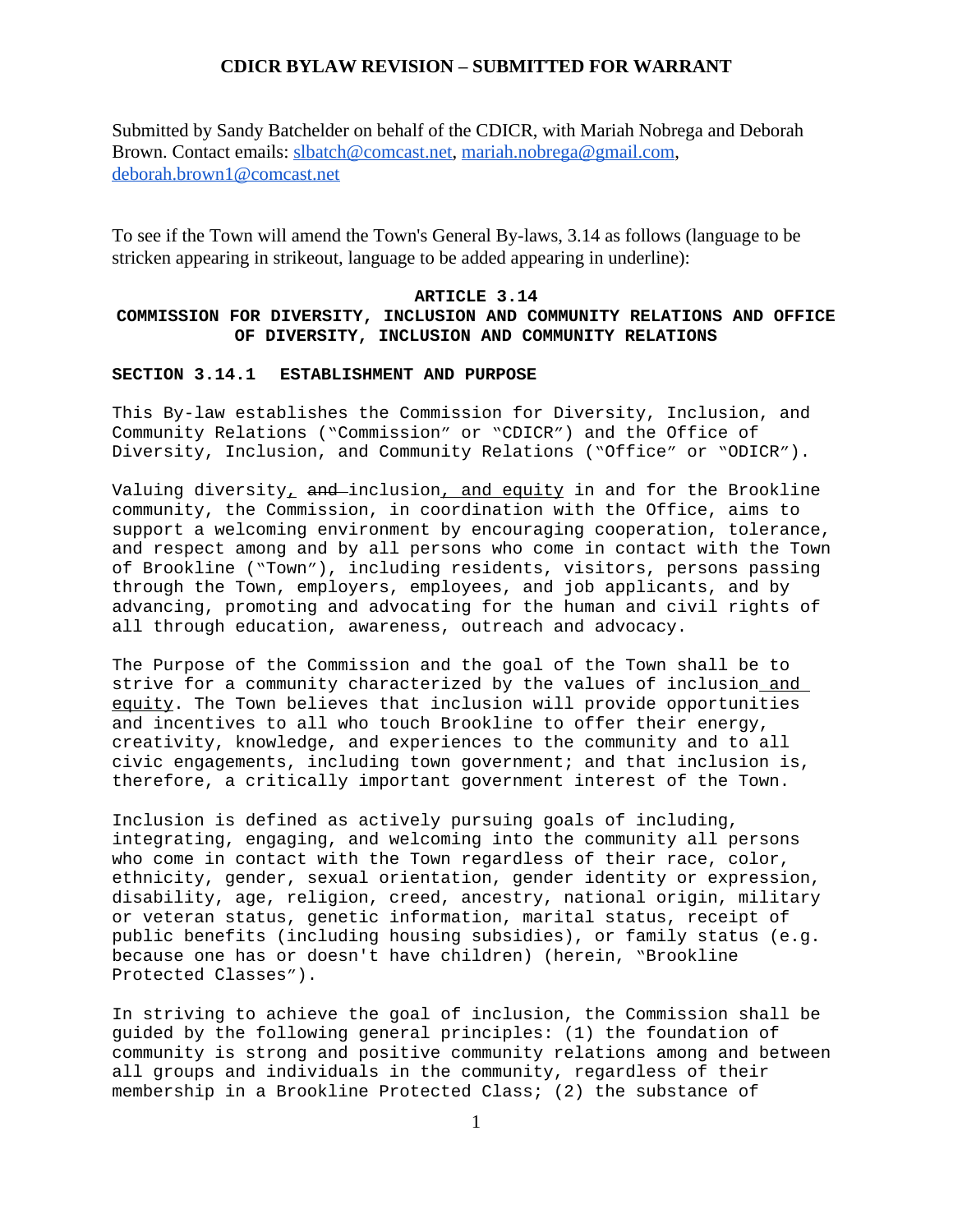community is the recognition of human rights principles as applicable to all persons who come in contact with the Town; (3) justice in a community requires, at a minimum, monitoring and enforcing civil rights laws as they apply to all persons who come in contact with the Town; and (4) the commitment of the Town to these principles requires vigorous affirmative steps to carry out the word and spirit of the foregoing.

The Commission shall consist of fifteen (15) residents, who shall be called Commissioners.

Commissioners shall be appointed by the Select Board and shall hold office for a period of not more than three (3) years with terms of office expiring on August 31 of an appropriate year in a staggered manner so that approximately one-third (1/3) of the terms of the Commissioners will expire each year. A Commissioner whose term is expiring is expected to submit their renewal application to the Select Board not later than August 1 of the expiration year. The term of a Commissioner who does not submit a renewal application in a timely manner shall expire on August 31 of that year. The term of a Commissioner who submits a timely renewal application shall then be extended until notified by the Town Administrator that the renewal application has been acted upon. If the application is denied, the term of that Commissioner shall expire five (5) days after the date of the denial letter. If the application is approved, the term shall expire on August 31 of the year specified in the approval letter.

The Select Board may appoint additional non-voting associate members (in accordance with Section 3.1.5) as it determines to be necessary, which may include youth, i.e. persons under the age of  $18$ , or persons who do not reside in Brookline but have a substantial connection to Brookline or to the Brookline Public Schools. The Select Board shall select one of its members to serve *ex officio* as a nonvoting member of the Commission. A quorum of the Commission shall consist of a majority of the serving members on the Commission, with a minimum of six.

The Select Board shall seek a diverse and inclusive group of candidates for the Commission, which may include youth. Candidates for Commissioner shall be qualified for such appointment by virtue of demonstrated relevant and significant knowledge, life experience, or training. The composition of the Commission shall include persons with the types of such knowledge, experience, or training necessary to enable the Commission to perform the duties assigned to it by this Bylaw. All Commissioners shall serve without compensation.

In the event of discontinuance of the service of a Commissioner due to death or resignation, such Commissioner's successor shall be appointed to serve the unexpired period of the term of said Commissioner. The Commission may recommend to the Select Board candidates to fill such vacancies.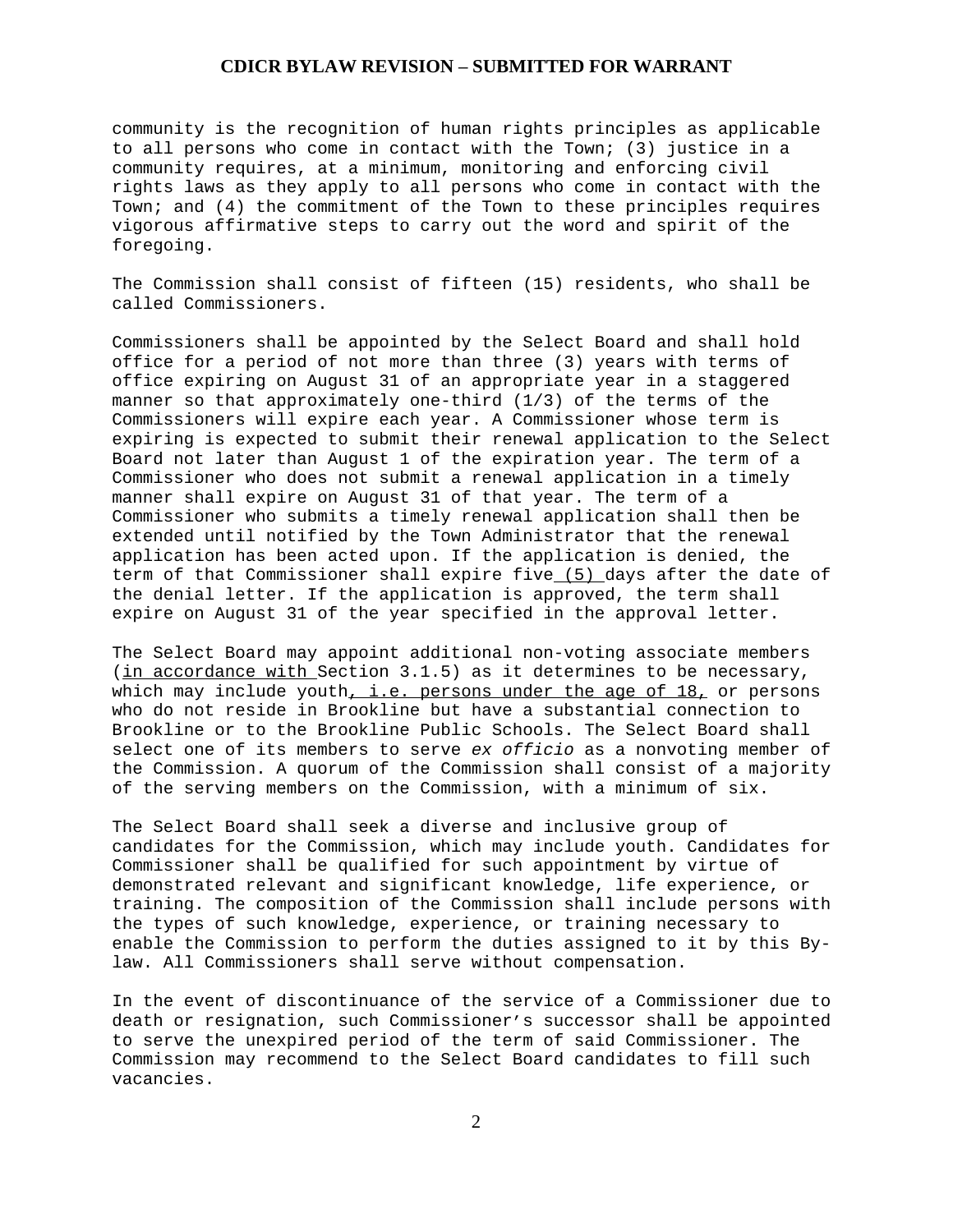## **SECTION 3.14.2 APPOINTMENT, ROLES AND RESPONSIBILITIES OF THE DIRECTOR AND CHIEF DIVERSITY OFFICER**

There shall be an Office of Diversity, Inclusion and Community Relations ("Office"), which shall be a unit of the Select Board's Office, and led by a professional in the field of civil rights humanrelations or similar relevant field of knowledge, who shall be known as the Director of the Office of Diversity, Inclusion and Community Relations ("Director"), and that person shall also serve as the Chief Diversity Officer ("CDO") for the Town. In the event of a vacancy in the position of Director, the Town Administrator, after consultation with the Commission, shall recommend to the Select Board a replacement with appropriate qualifications.

The Director shall offer professional and administrative support to the Commission in the administration of its functions and policies under this By-law or any other By-law giving the Commission responsibilities. If needed, the Director shall ask for additional assistance to carry out the Director's duties. The Office shall be physically situated in whatever department the Town Administrator determines would most easily provide the Director any such assistance.

The Director shall be a Department Head/Senior Administrator and shall report to the Town Administrator.

The Director/CDO may bring a matter directly to the attention of the Select Board in the event that person believes, in their professional judgment, that a particular situation so warrants. The CDO works with the Human Resources Office to promote diversity and inclusion.

The CDO shall serve in the role of ombudsperson to provide information and quidance<mark>, informal dispute resolution,</mark> and manage the formal complaint process as described in Section 3.14.3 (B). dispute resolution services to all persons who come in contact with the Town who feel that they have been discriminated against or treated unfairly due to their membership in a Brookline Protected Class, or in relation to Fair Housing or Contracting issues, interactions with businesses or institutions in the Town, or interactions with the Town and/or employees of the Town.

The CDO shall be responsible, with the advice and counsel of the Commission, the Human Resources Director, and the Human Resources Board, for the preparation and submission to the Select Board of a recommended diversity and inclusion policy for the Town, including equal employment opportunity and affirmative action, and recommended implementation procedures. The diversity and inclusion policy shall address hiring, retention and promotion, and steps to ensure a work environment that is friendly to diversity and inclusion. The policy shall also describe ways in which to increase diversity and inclusion at public and private institutions.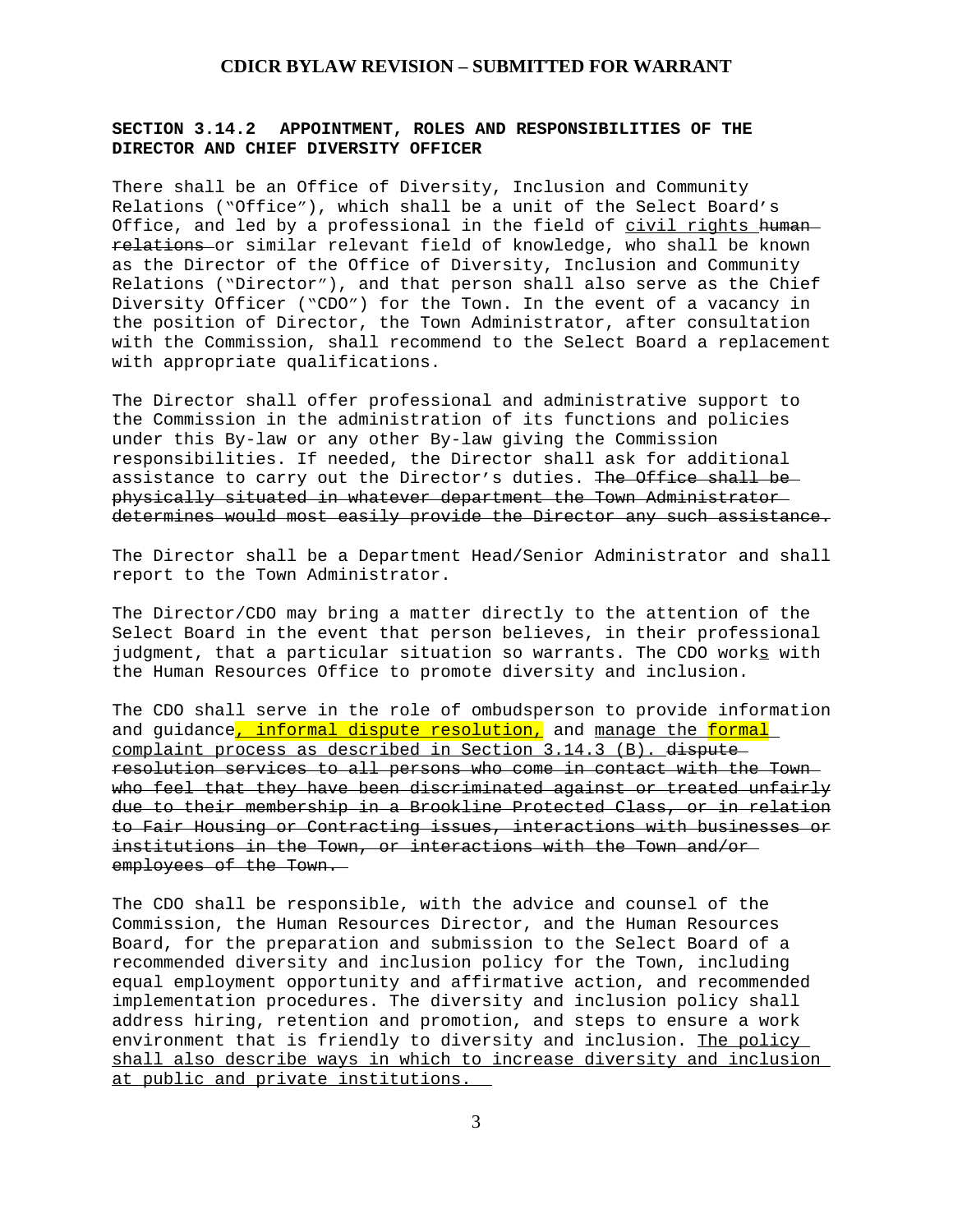The CDO shall respect the rights to privacy and confidentiality of all individuals to the fullest extent required by law. The CDO may attempt to mediate disputes/complaints and/or to refer such complainants to the Massachusetts Commission Against Discrimination, the Equal Employment Opportunity Commission, the Office of Town Counsel, or such other body as the CDO deems appropriate. The Director/CDO shall report on these incidents to the Commission in terms of issues and trends but shall show full respect for the rights to privacy and confidentiality of the individuals involved to the fullest extent required by law. In the event that a person who comes in contact with the Town, except for employees of the Town, chooses to bring a complaint to the Commission after seeking the services of the CDO in said officer's role as an ombudsperson, the Director/CDO may discuss the case in general terms with the Commission (see Section  $3.14.3(A)(v)$ ).

The CDO shall also serve as an ombudsperson for employees of the Town if they feel they have been discriminated against or treated unfairly on the basis of membership in a Brookline Protected Class. The CDO may attempt to mediate such disputes or refer such employees to the Human Resources Office, the Massachusetts Commission Against Discrimination, the Equal Employment Opportunity Commission, their union representative, and/or such other body that the CDO deems appropriate. The Director/CDO shall hold all such Town employee matters in confidence and shall respect the privacy rights of any such individuals but may discuss with the Commission, in general terms, the problems or issues that such individual cases, provided, however, doing so does not violate any person's rights to privacy.

#### **SECTION 3.14.3 POWERS AND DUTIES OF THE COMMISSION**

- (A) To implement the Mission of the Commission and the Office, the Commission, with the assistance of the Director and the Director's staff, shall have the following responsibilities:
- (i) Strive to eliminate discriminatory barriers to jobs, education, and housing opportunities within the Town and work to increase the capacity of public and private institutions to respond to discrimination against individuals in the Town based on their membership in a Brookline Protected Class;
- (ii) Enhance communications across and among the community to promote awareness, understanding and the value of cultural differences, and create common ground for efforts toward public order and social justice;
- (iii) Work with the Select Board, the Town's Human Resources Office, the School Committee, and other Town departments, commissions, boards, and committees to develop commitments and meaningful steps to increase diversity and inclusion, and awareness of and sensitivity to civil and human rights in all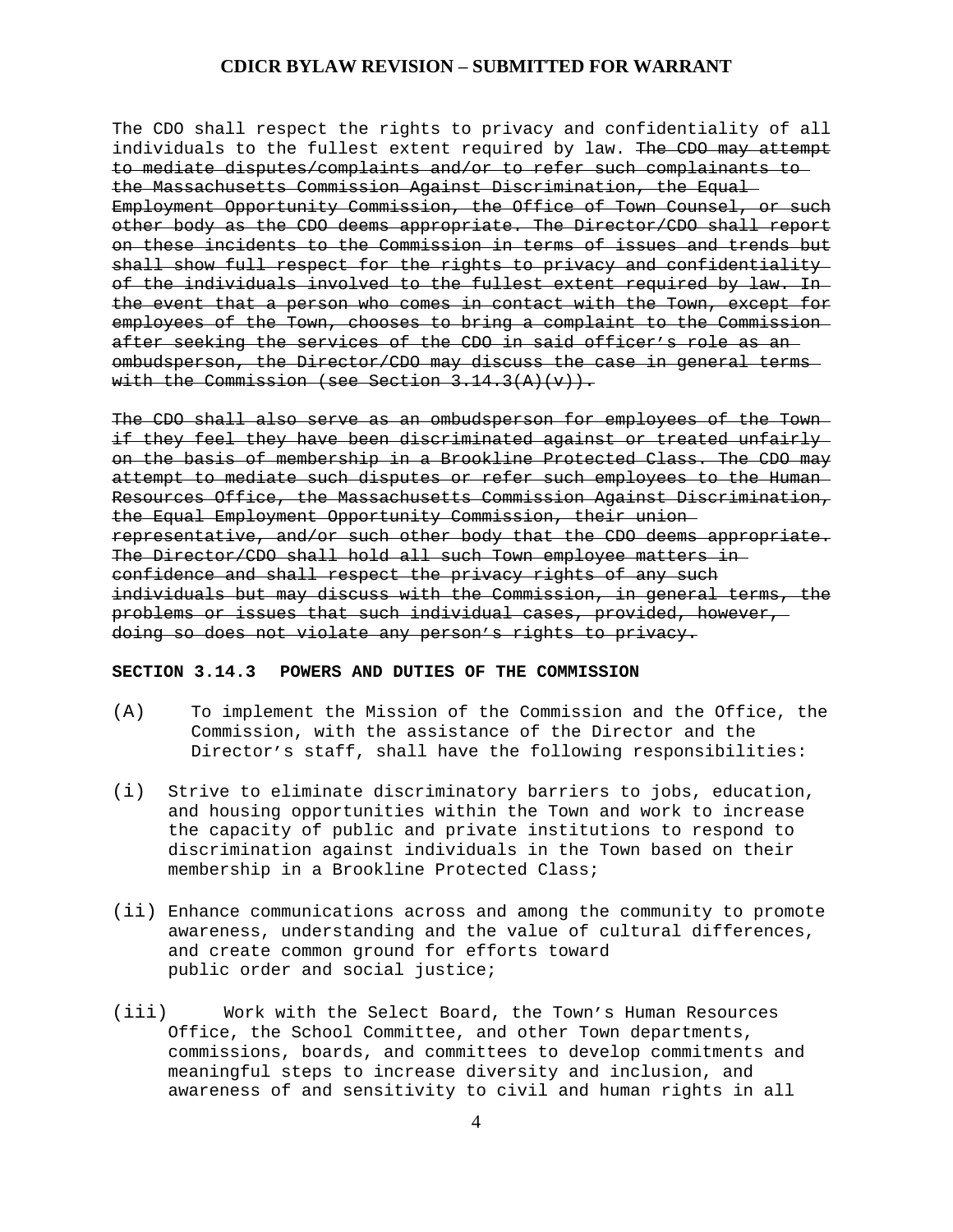departments and agencies of Town government;

- (iv) Provide advice and counsel to the CDO on the preparation of a diversity and inclusion policy for recommendation to the Select Board, including equal employment opportunity and affirmative action procedures, or amendments or revisions thereto, and make recommendations suggestions through the CDO to the Human Resources Director, the Human Resources Board, and the School Committee on the implementation of the diversity and inclusion policy;
- (v) Receive complaints of discrimination against individuals based on their membership in a Brookline Protected Class as described in 3.14.3 (B);
- (vi) Receive Complaints Against the Town, directly or through the CDO, against the Town, its employees, agencies, or officials concerning allegations of discrimination or bias from all persons who come in contact with the Town, except Town employees (see Section 3.14.2), and after notifying the Town Administrator, the Commission shall (1) investigate the complaint by interviewing the complainant and any witnesses, (2) prepare written findings, and (3) recommend appropriate action to the Select Board, Library Trustees or Moderator as appropriate within 90 days of receipt of the complaint. The Commission/CDO, may in addition provide the complainant with information on complainant's options to bring proceedings at the Massachusetts Commission Against Discrimination or other appropriate federal, state, or local agencies. This By-law does not preclude any complainant from alternatively or additionally using other complaint procedures, such as the Police Department's Civilian Complaint Procedure or the Human Resources Office's procedures;
- (vii) Receive Complaints Against the Public Schools of Brookline, directly or through the CDO, against the Public Schools of Brookline, its employees, agencies, or officials concerning allegations of discrimination or bias from all persons who come in contact with the Schools, except school employees, and, after notifying the Superintendent of Schools, the Assistant Superintendent for Human Resources, and/or the School Committee of the complaint, the Commission shall (1) investigate the complaint by interviewing the complainant and any witnesses, (2) prepare written findings, and (3) recommend appropriate action to the Superintendent and/or School Committee as appropriate within 90 days of receipt of the complaint. The Commission/CDO, may in addition provide the complainant with information on complainant's options regarding dispute resolution and the boards, agencies, or courts to which the complainant may file a complaint. The Public Schools of Brookline are encouraged to engage the expertise and/or resources of the CDO/Commission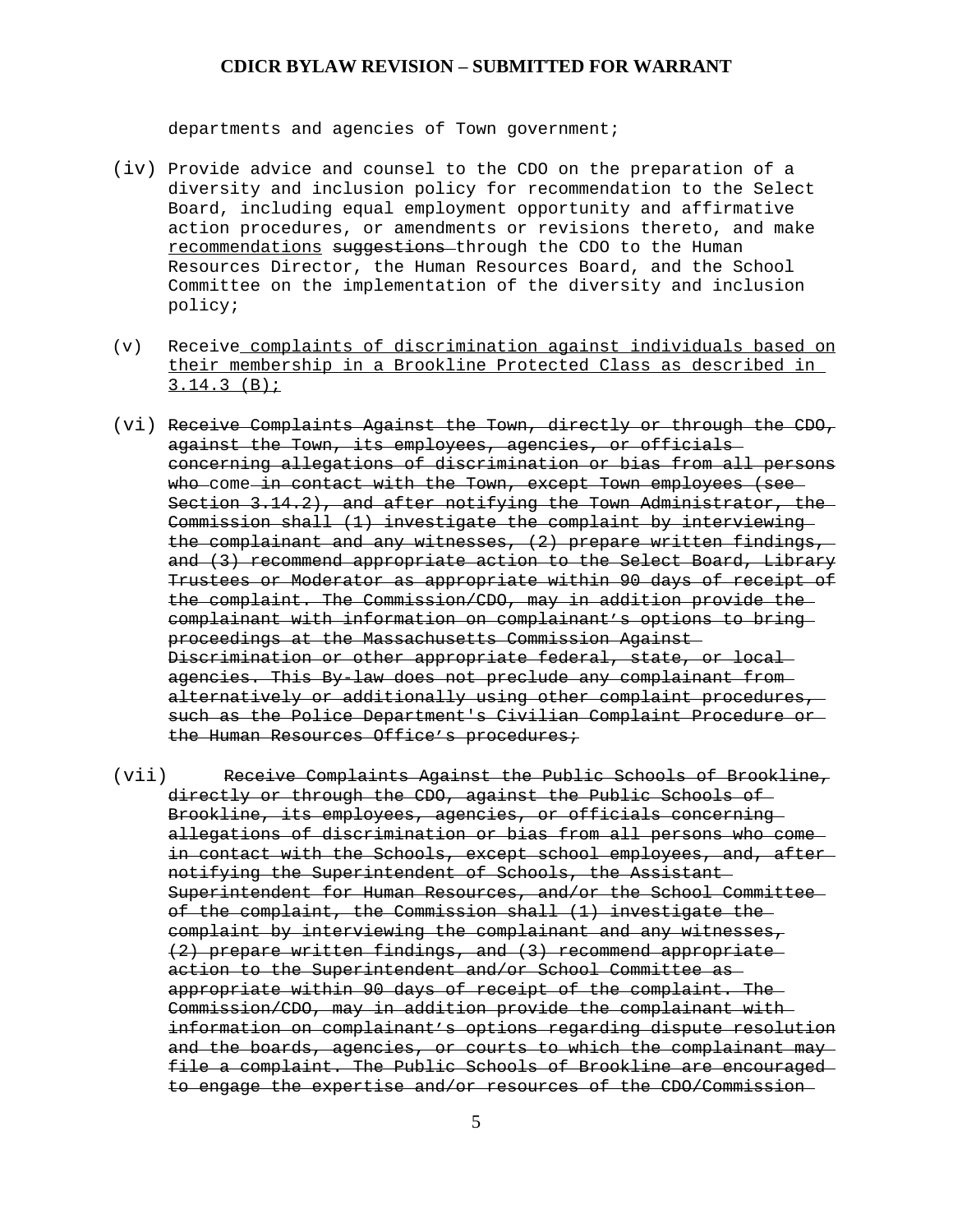when pursuing resolution of any such complaints and/or when revising policies and procedures relative to diversity and inclusion.

- (viii) Receive Other Complaints from any person who comes in contact with the Town, concerning allegations of discrimination or bias against a member of a Brookline Protected Class. After receiving such a complaint, the Commission shall (1) investigate the complaint by interviewing the complainant and any witnesses, (2) prepare written findings, and (3) recommend appropriate action to the Select Board within 90 days of receipt of the complaint. The Commission/CDO may in addition provide the complainant with information on complainant's options to bring proceedings at the Massachusetts Commission Against Discrimination or other appropriate federal, state, or local agencies.
- (ix) The Commission shall develop, to the extent permissible by law, a log for the complaints referred to in subsections  $(v)$ ,  $(vi)$ above, provided that such publication contains public record information only and does not violate anyone's right to privacy, and the Commission shall compile and maintain statistical records regarding the nature of complaints, types of incidents, number and types of complaints, and other pertinent information, without identifying specific individuals, and include such information in the annual report filed with the Board pursuant to Section 3.14.6 of this By-law.
- (x) Develop official forms for the filing of complaints under paragraphs (v) and (vi) above and also procedures for the receipt of such complaints and follow-up by the Commission to the extent not inconsistent with the procedures set forth in paragraphs  $(v)$ and  $(vi):$
- (xi) Carry out the responsibilities and duties given to the Commission by rules or regulations, if any, promulgated under Section 3.14.4 of this By-law in relation to its Fair Housing responsibilities, as authorized by law, under By-law 5.5;
- (xii) With respect to any complaints or patterns of complaints involving the civil or human rights of any persons who come in contact with the Town, work with the CDO, in such officer's role as ombudsperson, to facilitate changes that will reduce and eliminate violations of rights;
- (xiii) Institute and assist in the development of educational programs to further community relations and understanding among all persons in the Town, including Town employees;
- (xiv) Serve as an advocate for youth on issues arising in the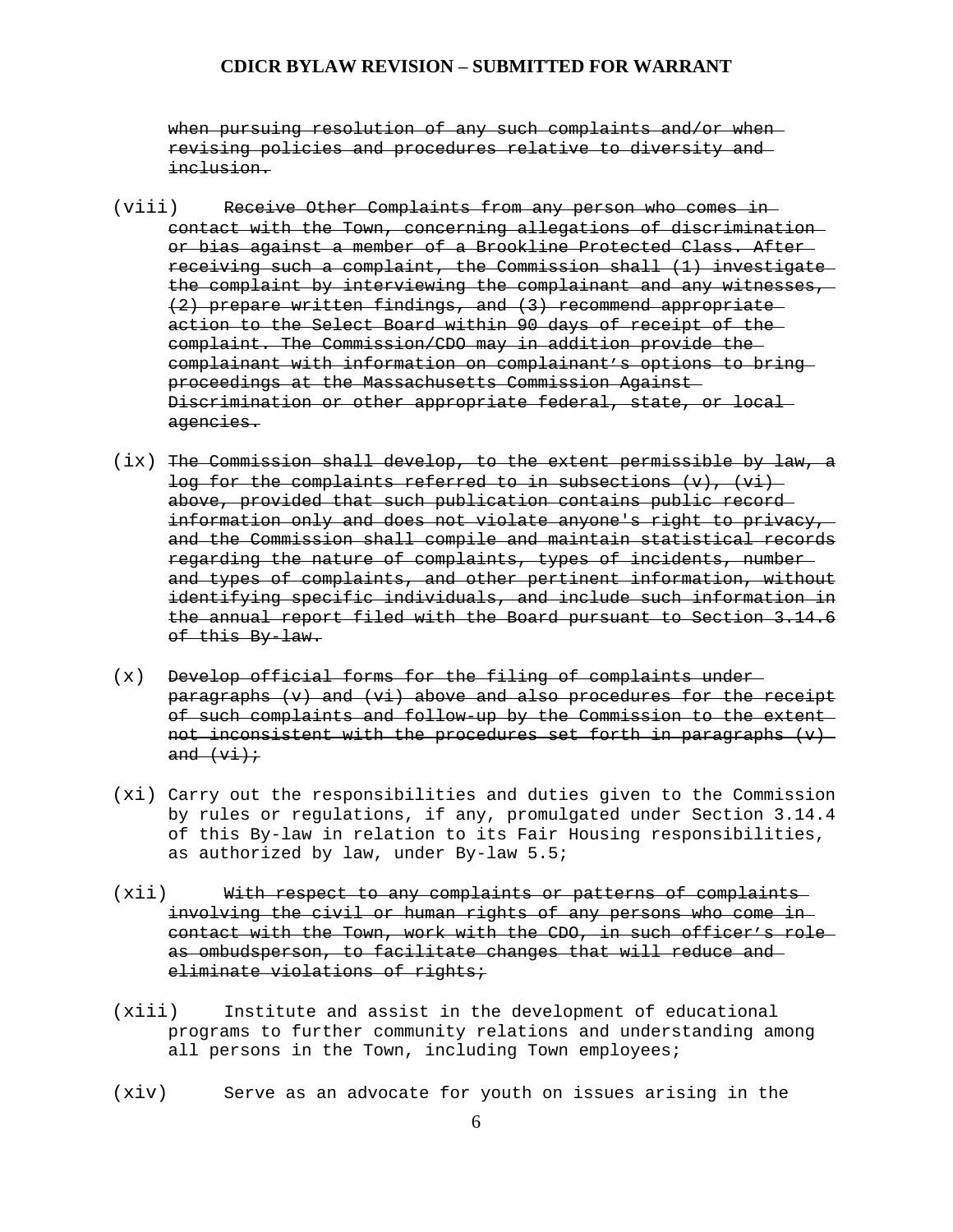schools and the community, concerning diversity,  $\overline{and}$ -inclusion, and equity, and encourage public and private agencies to respond to those youth needs.

- (B) To carry out its responsibilities, the Commission shall establish a Complaint Committee (CC) charged with investigating and receiving complaints, directly or through the Chief Diversity Officer (CDO). Complaints involving allegations of discrimination may be made by persons or organizations against the Town, its employees, agencies, or officials or against another adult person or organization concerning incidents of discrimination occurring in Brookline. A third party may also file a complaint on a person or organization's behalf. These complaints may involve, but are not limited to, employment, public accommodations, housing, policing, education, and provision of services, health care, or credit. Furthermore, this Bylaw shall be applicable to students, faculty and staff of the School Department to the extent permitted by state or federal law (including, but not limited to, Title IX).
- (i) The CC shall work with the CDO to provide reasonable accommodations and translators if needed for individuals with limited English proficiency or other communication or access issues.
- (ii) The CC shall consist of not more than 5 persons chosen by the Commission for one-year renewable terms. The CC shall include attorneys or other individuals with applicable legal and/or civil rights experience as well as members of historically marginalized communities, i.e., individuals in groups historically excluded due to their membership in a protected class. Members of the CC must be residents of Brookline and at least one shall be a member of the Commission. The CC shall choose its Chair for one-year renewable terms. The CDO and its staff shall be the staff for the CC. Members of the CC will receive training approved by the Office of Town Counsel.
- (iii) The CC shall create a complaint form but may receive complaints in any written form or orally. The CC shall take steps to publicize its procedures and encourage the public to file complaints if they believe they have been the subject of discrimination. Complaints may be received by any member of the Commission, the CC, the CDO, or the staff member within the ODICR, but shall be delivered to the CDO for logging in and review pursuant to Section 3.14.3(B)(iv). If an oral complaint is received, the complainant may edit the form and additional materials prepared by the person(s) receiving the complaint. Complaints must be sworn. During the initial receipt of the complaint and at any point thereafter, the CDO shall advise the complainant, in writing, of the right to file a complaint with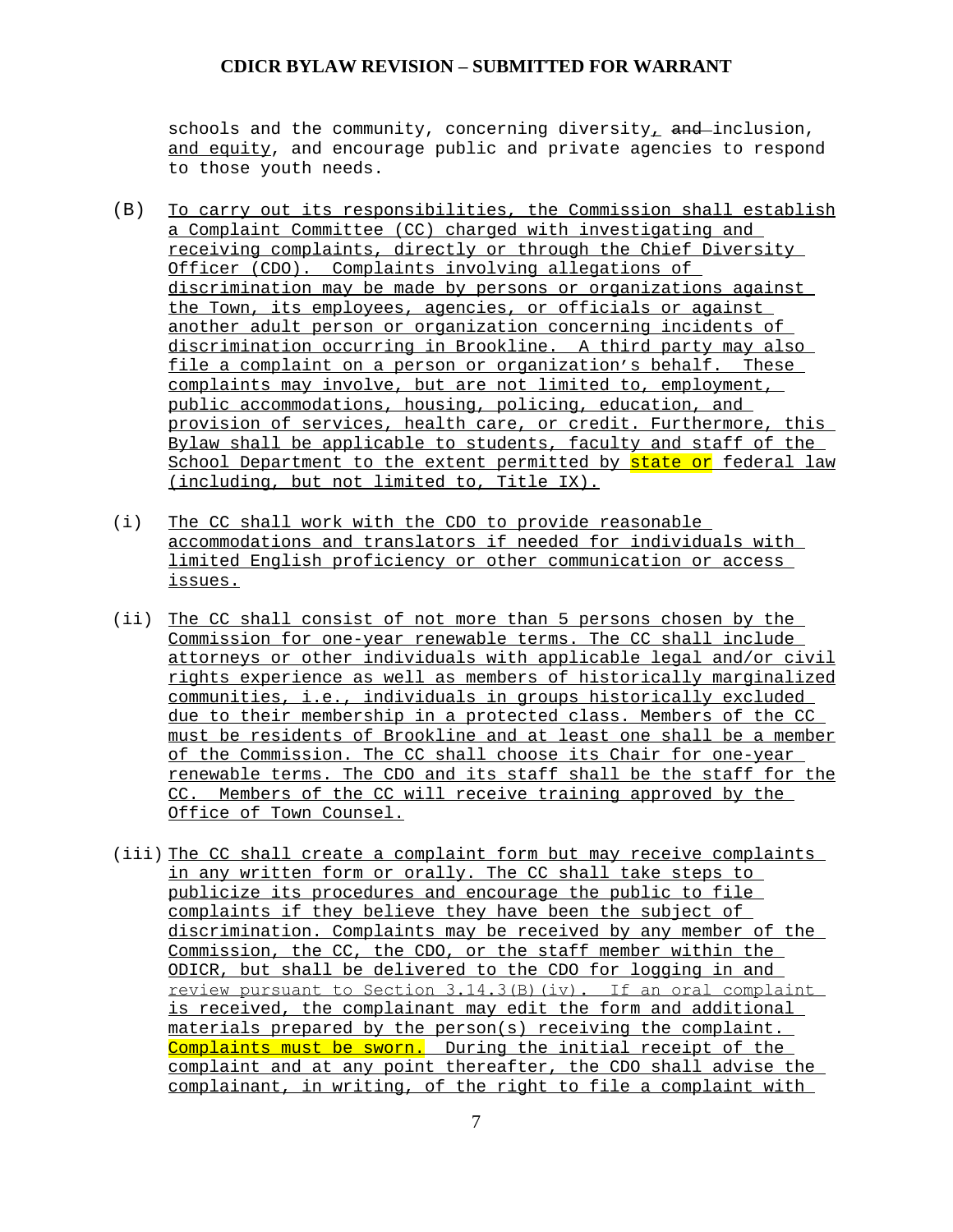the Massachusetts Commission Against Discrimination (MCAD), other appropriate Town departments, and other appropriate federal, state or local agencies in lieu of pursuing rights under this Bylaw. A copy of the complaint shall also be promptly given to the respondent who shall have thirty (30) days from the date received to file an answer with the CC. Complaints must be received within three hundred (300) days of the latest discriminatory act on which the complaint is based or the date on which the complainant discovers that the act was discriminatory, including pendency of collective bargaining mandated grievance processes and principles of equitable tolling, and the CC may also extend the deadline for other good cause shown, if requested before the deadline passed; otherwise, if the complainant can demonstrate excusable neglect.

- (iv) The CDO shall, using written and published criteria developed with the CC, review each complaint to determine whether the facts as alleged by the complainant would plausibly suggest that the acts complained about constitute discrimination; if so, the complaint will be referred to the CC. This plausibility review shall be completed in thirty (30) days after receipt of the complaint unless the CDO determines an extension is necessary. The CDO shall notify the complainant and respondent of its case determination or if an extension is necessary.
- (v) If the CDO determines that the complainant has not established a case of discrimination, the complainant has forty five (45) days to appeal the determination to the CC from the time of its receipt. This appeal will be heard by one member of the CC, and shall be completed within thirty (30) days of receipt of the appeal.
- (vi) At any point during the proceedings, the parties may agree to submit the matters in dispute to alternative dispute resolution, including but not limited to mediation, arbitration, and restorative justice. The alternative dispute resolution may be conducted informally by the CDO or its designee, or formally by an impartial arbitrator appointed by the American Arbitration Association subject to their rules and procedures, and the CDO or its designee will designate which particular rule set shall apply. The results of the alternative dispute resolution may be considered a binding agreement that could be enforced in a court proceeding, as may be permitted by law.
- (vii) If the CDO's initial review or the complainant's appeal to the CC results in a determination that the case falls within the jurisdiction of the CC, the CDO or its designee and one member of the CC shall investigate the complaint. The CC shall adopt and publish rules of procedure for its investigations. The CC shall respect the rights to privacy and confidentiality of all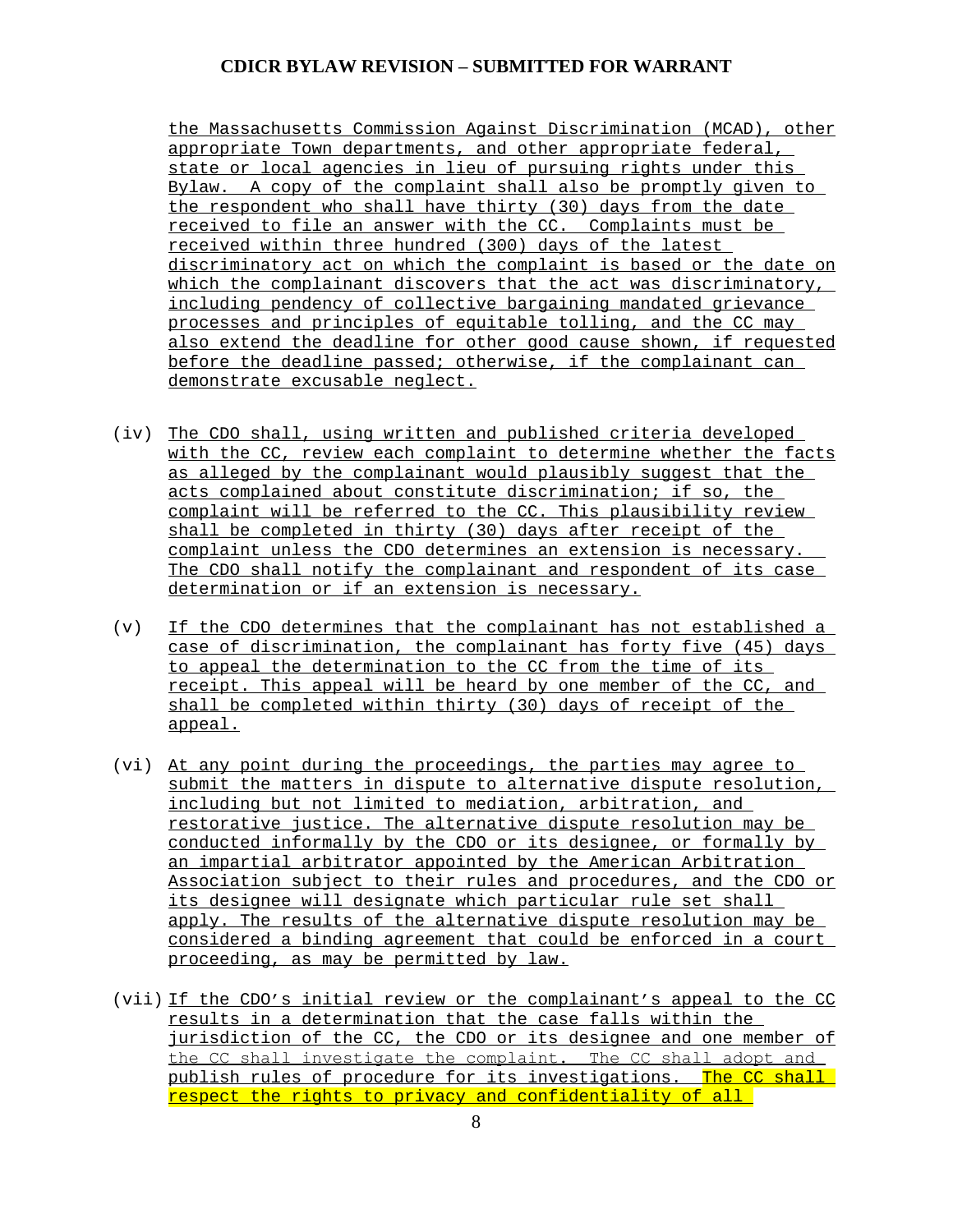individuals to the fullest extent required by law. The investigation may typically involve interviews of the parties and witnesses, review of pertinent documents and videos, and review of other relevant sources. The results of the investigation shall be reported to the parties, including notice of their right to appeal, and to the full CC. The complainant and respondent may elect to submit written documentation to also be submitted with the report to the CC. If the investigation concludes that no violation of this Bylaw has occurred, the CC shall dismiss the complaint, with notice to the complainant of their appeal rights. If the investigation concludes that the respondent has violated this Bylaw and no appeal is filed, the CC shall seek relief as set forth in Section  $3.14.3(B)(x)$ .

- (viii) The complainant or respondent may appeal the results of the investigation within forty five (45) days of receiving the investigation report. If appealed by either party, there will be <u>an appeal hearing before a panel of up to three (3) members of </u> the CC who are chosen by its Chair and were not the original member conducting the investigation and the hearing shall be held within thirty (30) days of the appealing filing date. Based upon all of the evidence and information presented on appeal, the panel shall affirm or overturn the results of the investigation and report its decision to the parties and the full CC. If the panel reports to the CC that no violation of this Bylaw has occurred, the CC shall dismiss the complaint. If the panel reports to the CC that the respondent has violated this Bylaw, the CC shall seek relief as set forth in Section  $3.14.3(B)(x)$ . The CC shall adopt and publish rules of procedure for its appeal hearings.
- (ix) The CC shall have the power to subpoena witnesses, compel their attendance, administer oaths, serve written interrogatories, take testimony of any person under oath, and require the production of any evidence and/or answers relating to any matter in question or under investigation before it. Witnesses shall be summoned in the same manner and be paid the same fees as witnesses in civil cases before the courts. Town departments and agencies shall cooperate as described in Section 3.14.5.
- $(x)$  If, upon all the evidence, the CC shall find that a respondent has engaged in any violation of this Bylaw, the CC shall seek relief within thirty (30) days of the panel's report, through one or more of the following actions:

(a) If the respondent is an employee, agent or official of the Town or the Town itself, the CC shall provide written findings of fact and recommendations to the Select Board or School Committee.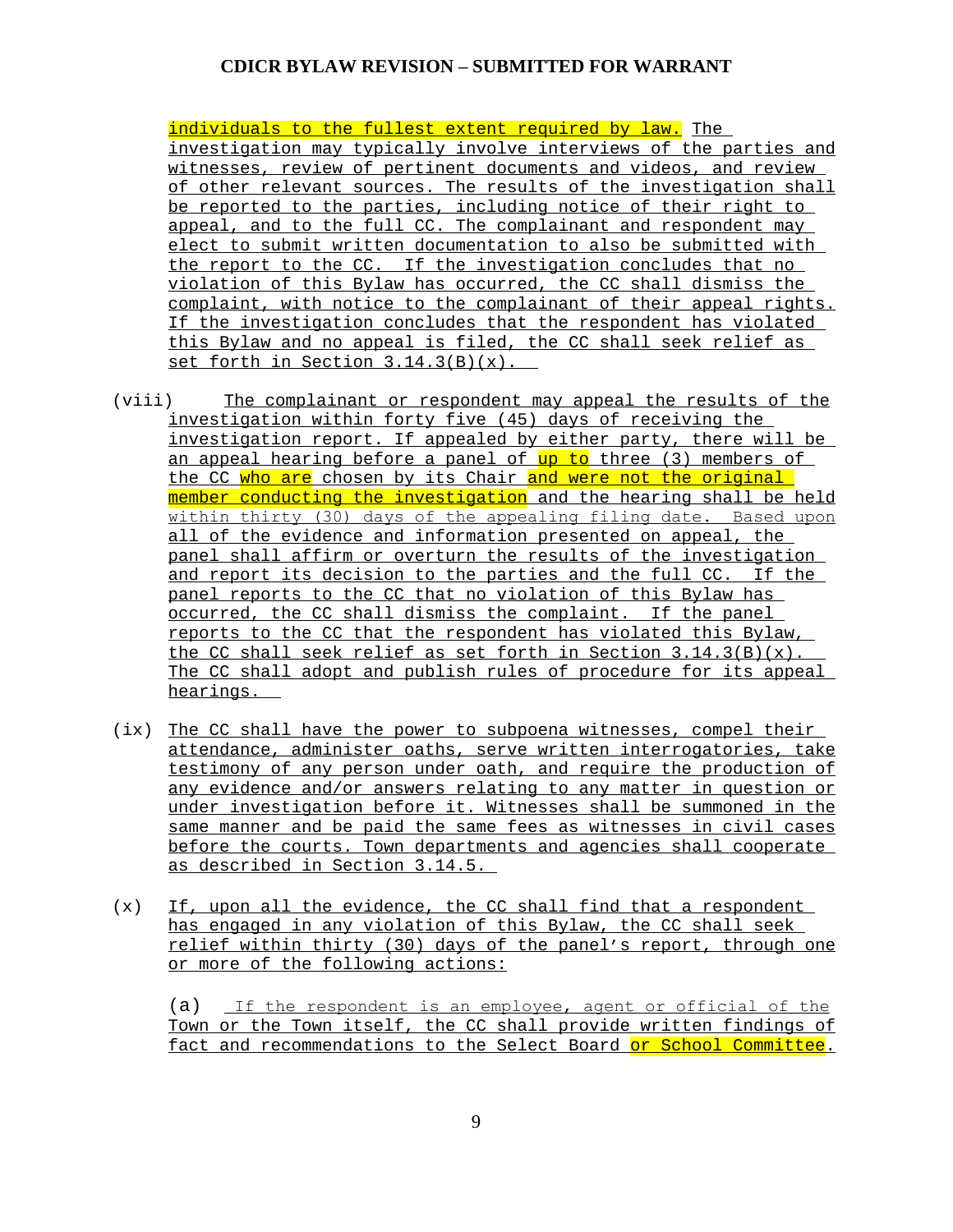(b) If the respondent is a person or organization not described in subparagraph (a) above the CC may (through the Chief Diversity Officer) issue a notice of violation to the respondent. To the extent the law allows, the CC may additionally levy a civil fine of three hundred dollars (\$300) for each such violation or other such sum as allowed by law. Each day or separate violation of this Bylaw shall constitute a separate offense. Any such penalty or penalties shall be enforced through non-criminal disposition as set forth in G.L. c.40 §21D.

- (xi) A person may not retaliate against another person who, in good faith, filed a complaint, testified, participated, or assisted in any way in a proceeding under this bylaw, nor may they retaliate against any associates of said person. A person may not intimidate a witness, complainant, or respondent in a proceeding before the Commission.
- (xii) The CDICR and CC shall work with the CDO to facilitate changes, including taking appropriate corrective actions, that will reduce or eliminate violations of this by-law and the civil or human rights of persons or organizations who come into contact with the Town as reflected in the complaints or pattern of complaints filed with the CC.
- (xiii) The CDO shall develop a log for complaints filed with the CC and render to the Select Board a written report of the activities and recommendations of its office and the Committee under this Bylaw quarterly. This report shall be made available to the public as may be consistent with the Massachusetts public records law.
- (C) To carry out the foregoing responsibilities, the Commission is also authorized to work with community organizations, government and nonprofit agencies, educational institutions, persons with relevant expertise, and others to:
- (i) Develop educational programs and campaigns to increase awareness of human and civil rights, advance diversity and inclusion, eliminate discrimination, and ensure that the human and civil rights of all persons are protected and assist in the development of educational programs to further community relations and understanding among all people, including employees of all departments and agencies within the Town;
- (ii) Conduct or receive research in the field of employment discrimination, human rights, and human relations and issue reports and publications on its findings or, where appropriate, submit local or state-wide proposed legislation after approval by the Select Board and review by Town Counsel, to further human and civil rights of all persons who come in contact with the Town,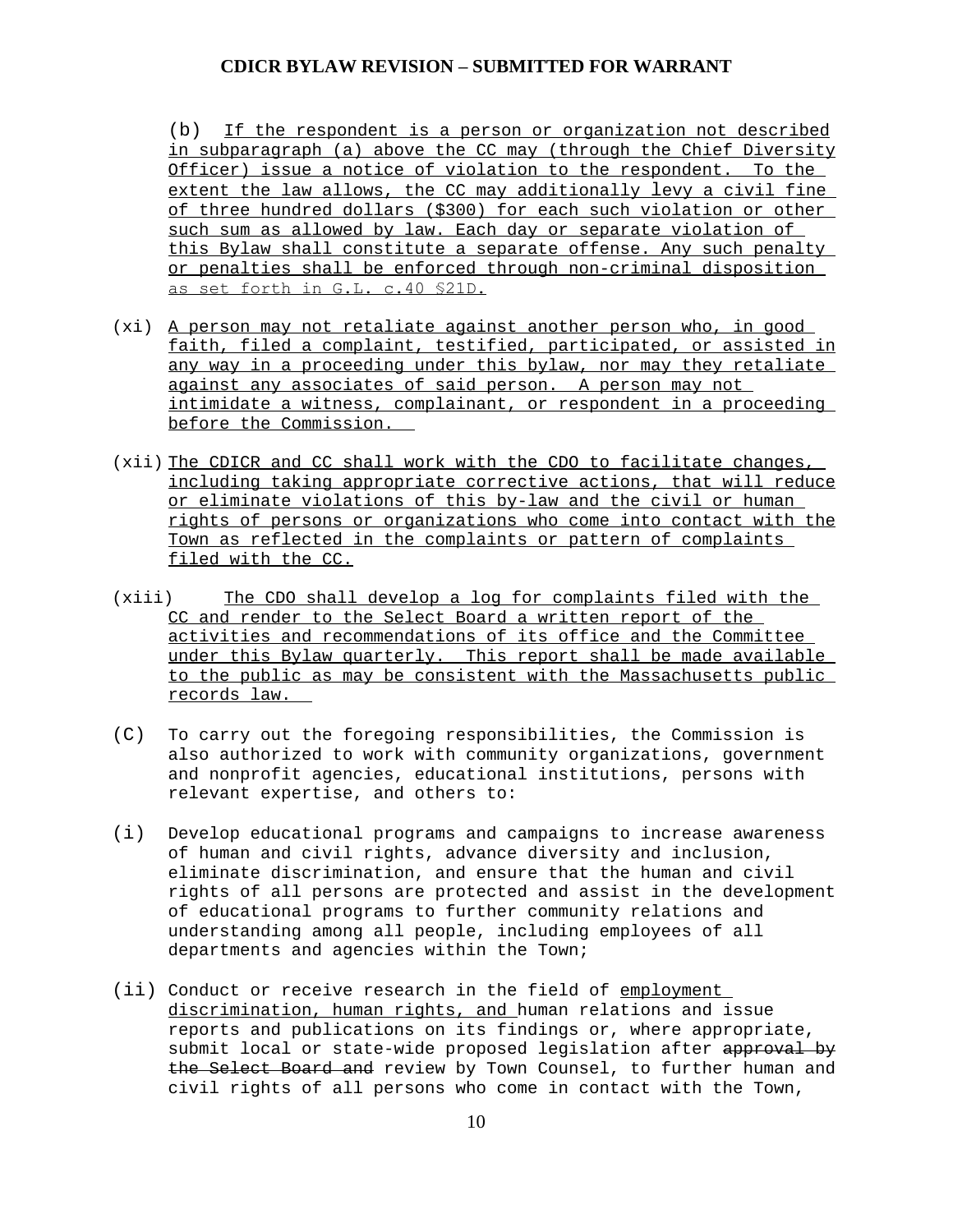provided that the Commission shall evaluate all such research conducted or received for its relevance and validity and for its openness to diverse viewpoints and perspectives;

- (iii) Receive and review information on trends and developments in youth research, services, and programs, both generally and as they relate to youth who are members of a Brookline Protected Class, and consider the applicability of such research, services, or programs to Brookline, provided that the Commission shall evaluate all such research conducted or received for its relevance and validity and for its openness to diverse viewpoints and perspectives;
- (iii) Do anything else deemed appropriate in the furtherance of its general duties and that are not inconsistent with its Mission, the State Constitution and laws, or the Town By-laws.
- (C) At least every two years, the Commission shall prepare written organizational goals for the Commission ("Commission's Goals") that are (i) specific, (ii) measurable, (iii) attainable with the resources and personnel of the Commission, (iv) relevant to the mission of the Commission, (v) designated as either short term or long term, and (vi) capable of being evaluated on a continuing basis and at the next goal setting point. The Commission's Goals shall be submitted to the Select Board at a public meeting and posted on the Town's website. The Commission shall receive and consider the comments of the Select Board at the public meeting and shall also receive and consider written comments from the community on the Commission's Goals.

## **SECTION 3.14.4 RULES AND REGULATIONS**

In order to carry out the purposes and provisions of this By-law, the Commission, with the approval of the Select Board, after review by the Town Counsel, shall adopt procedural rules and regulations as necessary to guide it in carrying out its responsibilities. Such rules and regulations shall require that actions by the Commission be taken by a quorum or larger vote of the Commissioners and shall include procedures for holding regular public meetings, including at least one public hearing annually to apprise the public on the status of civil rights, diversity, inclusion and community relations in the Town and to hear the concerns of the public on those issues. The Commission may also establish procedures and rules and regulations to carry out its responsibilities with respect to applicable civil rights laws and Fair Housing (see Town Fair Housing By-law, Section 5.5), with the approval of the Select Board, after review by Town Counsel. Such rules and regulations may further provide for the governance of the Commission with respect to matters such as the appointments of committees as necessary to deal with specific community issues or concerns.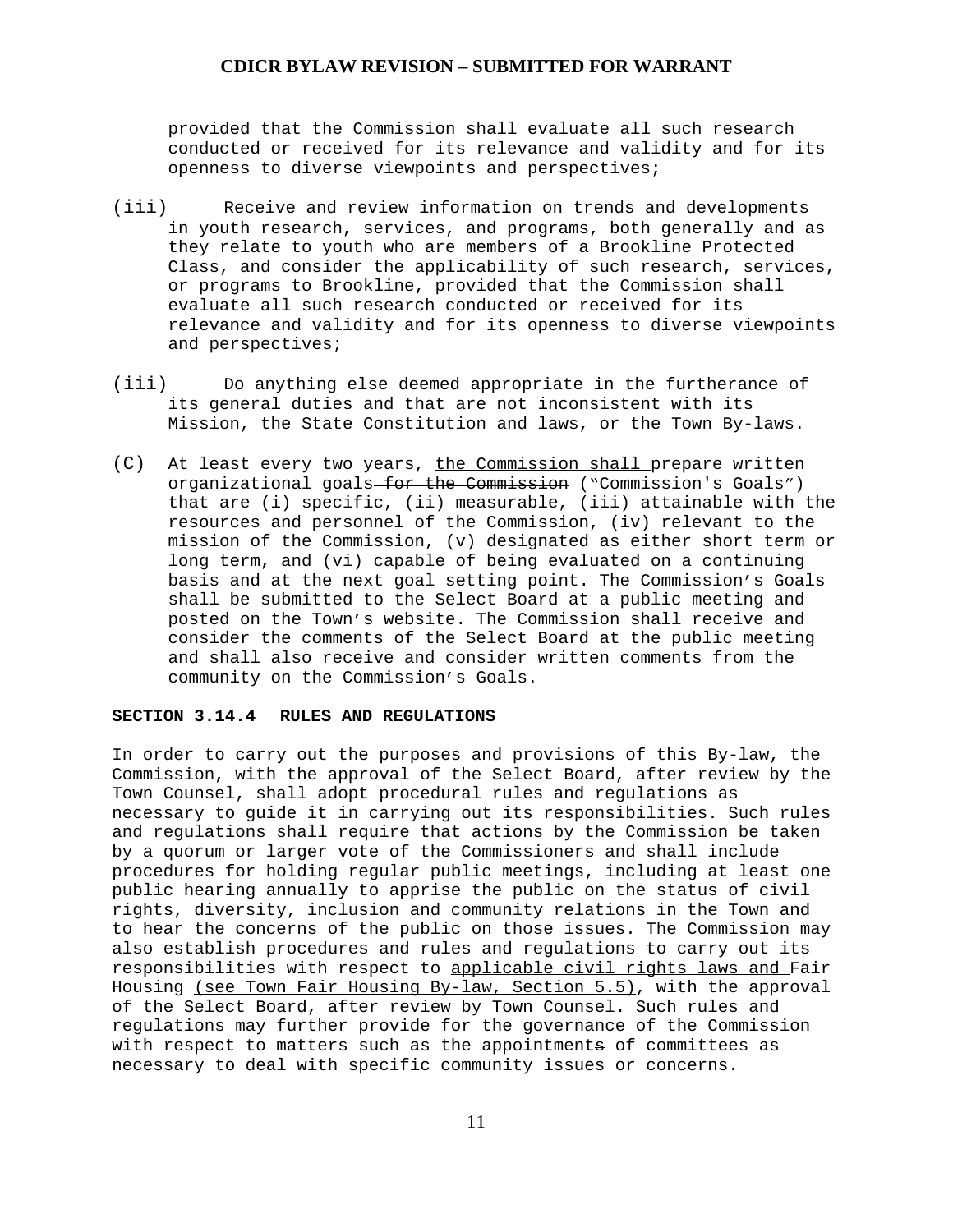## **SECTION 3.14.5 INFORMATION, COOPERATION, AND DIALOGUE**

The Commission shall notify the Town Administrator of all complaints it records. In the event that such complaints fall within the purview of the Superintendent of Schools, the Superintendent shall also be notified. All departments and agencies in the Town shall cooperate fully with the Commission's reasonable requests for information concerning such complaints and when appropriate engage with the Commission in a dialogue on them respond to questions and provide information and feedback. All such requests and dialogue shall respect and protect, to the fullest extent possible, the privacy of all involved and shall comply with all local, state and federal laws.

The Director of Human Resources shall annually present a report to the Commission concerning the Town's statistics on employment diversity in Town departments and staff, as well as the efforts of the Town to increase the employment diversity of Town departments and staff. The School Superintendent and the Library Director, or their designees, shall annually provide a report to the Commission on their statistics on employment diversity, including but not limited to the most recently completed EEO-5 form. The Police Chief shall annually present a report to the Commission on  $\theta$ ther police matters that touch on the Commission's mission. The Commission may respond to such reports through dialogue and/or written reports; and all Town departments, including the Brookline Public Schools, are encouraged to cooperate with the Commission's reasonable requests for information. as it reasonably requests.

#### **SECTION 3.14.6 REPORT**

With the assistance of the Director, the Commission shall submit an annual report to the Select Board, the School Committee, and the Board of Library Trustees detailing its activities and the results thereof. This report shall include (i) a review of the implementation of the diversity and inclusion policy by the Town, (ii) the Commission's Goals and a report on the extent to which the goals have been achieved to that point, (iii) a review of reports received by the Commission from the Director of Human Resources, the School Superintendent, the Library Director, and other Town departments or agencies, (iv) a narrative discussion of any impediments to the implementation and achievement of the Commission's Goals and its diversity and inclusion policy, and (v) recommendations of ways that such impediments could be removed. A synopsis of such report shall be published as part of the Annual Report of the Town.

#### **SECTION 3.14.7 FIVE YEAR REVIEW**

Beginning no later than July 1, 2019 and at least every five (5) years thereafter, the Commission shall review this By-law and any other related Town by-laws, in consultation with other pertinent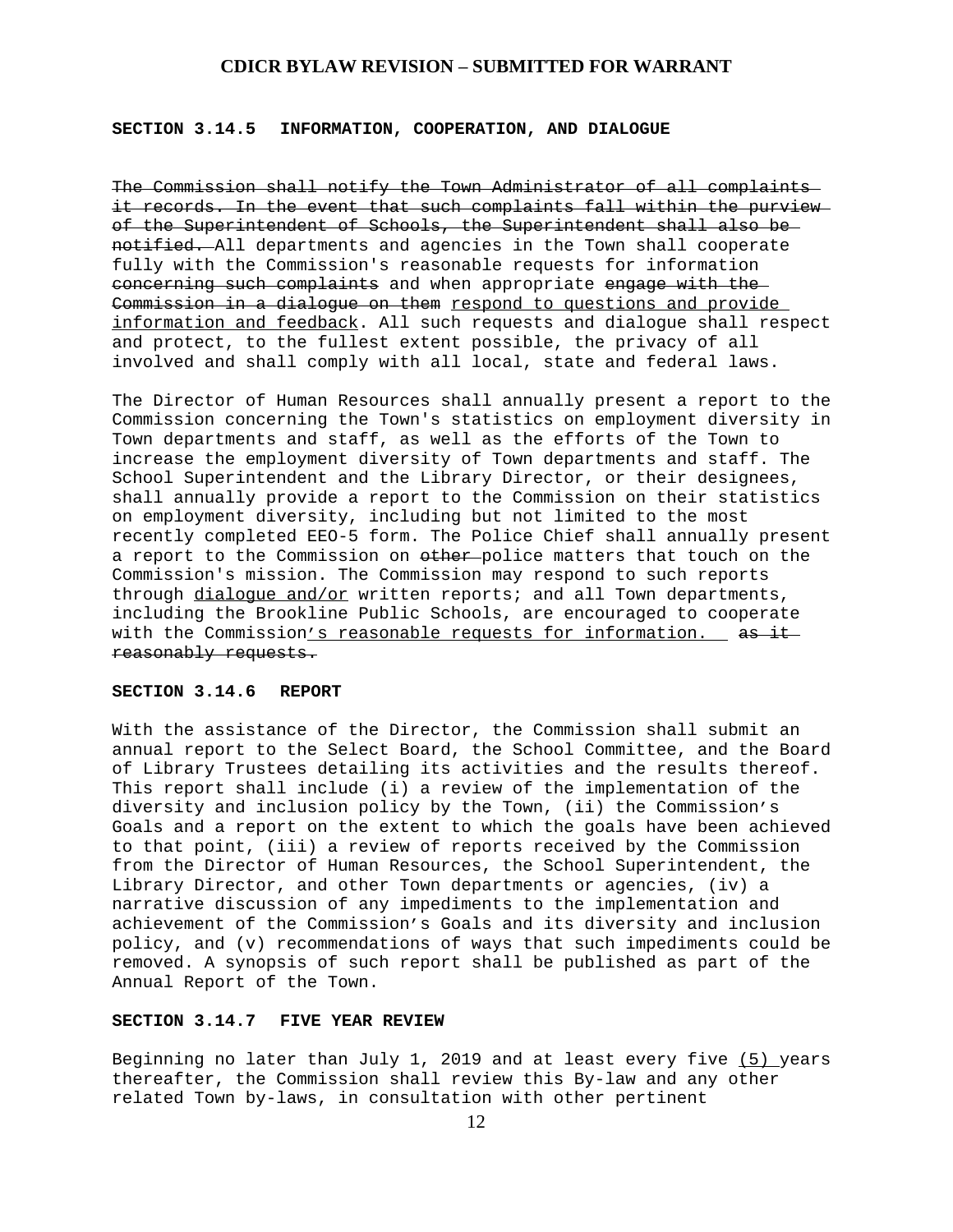departments, and propose changes if necessary, by preparation of appropriate Warrant Articles for consideration by Town Meeting.

#### **SECTION 3.14.8 EFFECTIVE DATE OF DECEMBER 12, 2019 AMENDMENTS**

The amendments, as indicated in strikethrough, bold and underlined, adopted on December 12, 2019, become effective July 1, 2021.

#### **SECTION 3.14.8 SEVERABILITY**

The provisions of this By-law shall be deemed to be severable. Should any of its provisions be held to be invalid or unconstitutional, the remainder shall continue to be in full force and effect.

#### **SECTION 3.14.9 RESOLUTION OF CONFLICTING PROVISIONS**

In case of any conflict between this By-law and other By-laws, the Provision(s) last adopted by Town Meeting shall prevail.

#### **SECTION 3.14.10 APPLICATION OF THIS BY-LAW**

Should any remedies in this By-law conflict with grievance or dispute resolution procedures in collective bargaining agreements with the Town's unions, the provisions of the collective bargaining agreements shall apply so long as all members of Brookline Protected Classes are protected.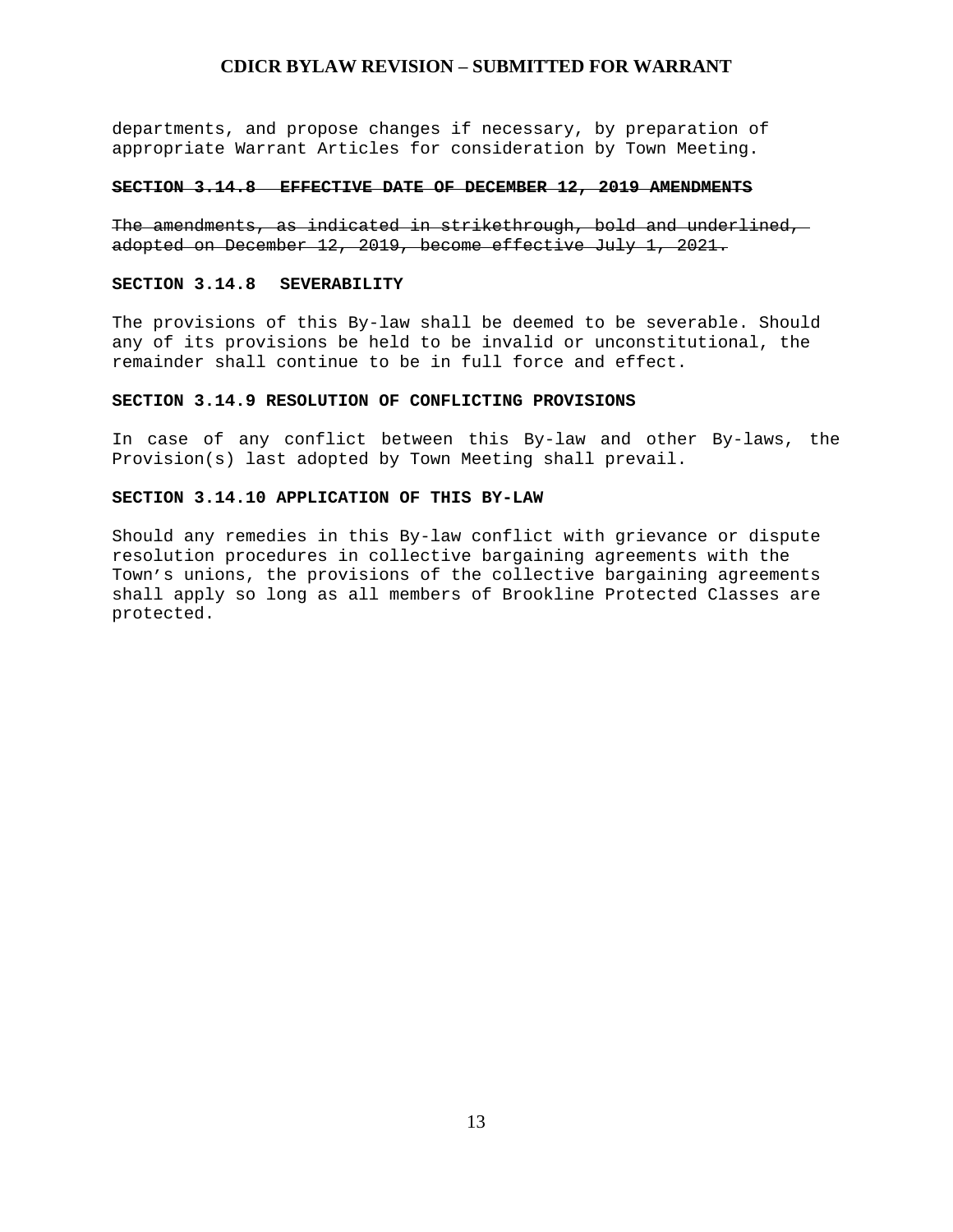Submitted by Sandy Batchelder on behalf of the CDICR, with Mariah Nobrega and Deborah Brown. Contact emails: [slbatch@comcast.net,](mailto:slbatch@comcast.net) [mariah.nobrega@gmail.com,](mailto:mariah.nobrega@gmail.com) [deborah.brown1@comcast.net](mailto:deborah.brown1@comcast.net)

To see if the Town will amend the Town's General By-laws 5.5, 10.2 and 10.3 as follows (language to be stricken appearing in strikeout, language to be added appearing in underline):

#### **ARTICLE 5.5 FAIR HOUSING BY-LAW**

SECTION 5.5.1 POLICY OF THE TOWN OF BROOKLINE

It is hereby declared to be the policy of the Town of Brookline ("Town") that all members of Brookline Protected Classes, as defined in Section 3.14.1 of this By-law, shall have equal access to housing accommodations within the Town. Further**,** it is the policy of the Town to encourage and bring about mutual understanding and respect among all persons in the Town by the elimination of prejudice and discrimination in the area of housing.

SECTION 5.5.2 EXERCISE OF POLICE POWER

This By-law shall be deemed an exercise of the police power of the Town for the protection of the public welfare, prosperity, health and peace of its people.

SECTION 5.5.3 DEFINITION OF TERMS

"Commission" means the Town's Commission for Diversity, Inclusion and Community Relations, its agents and employees.

To "discriminate" means to design, promote, implement or carry out any policy, practice or act which by design or effect segregates, separates, distinguishes or has a disproportionate impact on one or more members of Brookline Protected Classes.

"Person" means one or more individuals, partnerships, associations, corporations, legal representatives, trustees, trustees in bankruptcy, receivers and the Town of Brookline and all boards, commissions, offices, and agencies thereof.

"Housing Accommodation" means any building or structure or portion thereof or any parcel of land, developed or undeveloped, which is occupied or to be developed for occupancy as the home**,** or residence for one or more persons.

"Disability", which includes the term "Handicap", is any person's physical or mental impairment that substantially limits one or more major life activities, or is regarded as having such an effect or having had such an effect.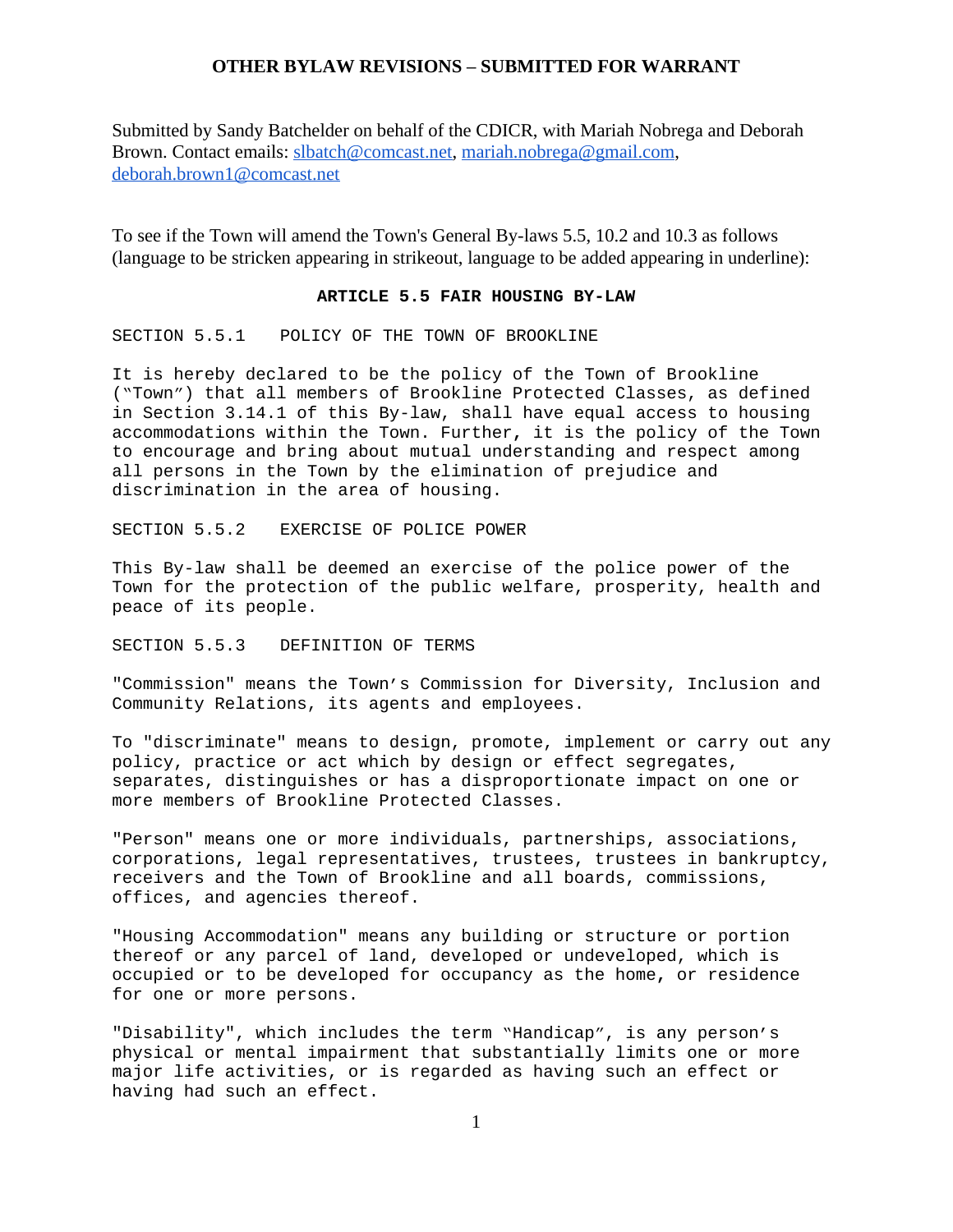"Age" includes any duration of time since an individual's birth of greater than 40 years.

SECTION 5.5.4 UNLAWFUL HOUSING PRACTICES

It shall be an unlawful housing practice:

- (a)for any owner, lessee, sub-lessee, assignee, managing agent, real estate agent, or other person having the right to sell, rent, lease, or manage a housing accommodation or an agent of any of those:
	- 1. to discriminate or directly or indirectly make or cause to be made any written or oral inquiry concerning the membership in a Brookline Protected Class of any prospective purchaser, occupant, or tenant of such housing accommodations;
	- 2. to discriminate or directly or indirectly to refuse to sell, rent, lease, let or otherwise deny to or withhold from any person, such housing accommodation because of membership in a Brookline Protected Class;
	- 3. to discriminate or to directly or indirectly print or publish or cause to be printed or published, circulated, broadcasted, issued, used, displayed, posted, or mailed any written, printed, painted or oral communication, notice or advertisement relating to the sale, rental, lease or let of such housing accommodation which indicates any preference, denial, limitation, specification, qualification, or discrimination because of membership in a Brookline Protected Class;
	- 4. to directly or indirectly discriminate against any person because of membership in a Brookline Protected Class in the terms, conditions or privileges of the sale, rental, lease, or let of any such housing accommodation or in the furnishing of facilities or services in connection therewith.
- (b) for any person to whom application is made for a loan or other form of financial assistance for the acquisition, construction, rehabilitation, repair or maintenance of any housing accommodation, whether secured or unsecured:
	- 1. to discriminate or to directly or indirectly make or cause to be made any written or oral inquiry concerning the membership in a Brookline Protected Class of any person seeking such financial assistance, or of existing or prospective occupants or tenants of such housing accommodation;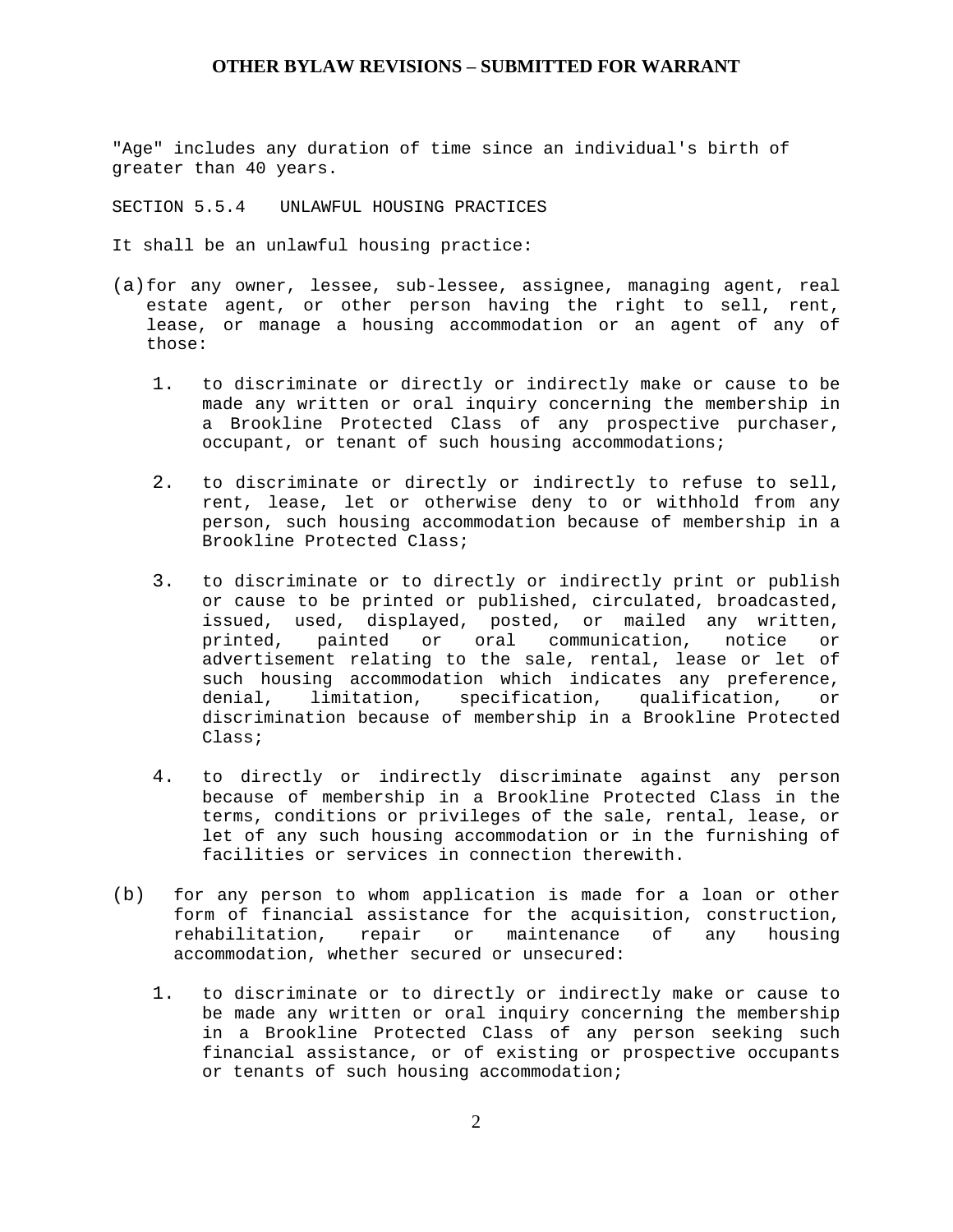- 2. to discriminate directly or indirectly in the terms, conditions or privileges relating to the obtaining or use of any such financial assistance because of membership in a Brookline Protected Class;
- 3. to discriminate or to directly or indirectly deny or limit such application for financial assistance on the basis of an appraiser's evaluation, independent or not, of the property or neighborhood under consideration, when such evaluation is based on membership in a Brookline Protected Class.
- (c) for any person, agent, firm, corporation or association whether or not acting for monetary gain, to directly or indirectly induce, attempt to induce, prevent or attempt to prevent the sale, purchase, rental, or letting of any housing accommodation by:
	- 1. implicit or explicit representations regarding the existing or potential proximity of real property owned, used or occupied by a member or members of a Brookline Protected Class;
	- 2. implicit or explicit representations regarding the effects or consequences of any such existing or potential proximity including, but not limited to, the lowering of property values, an increase in criminal or antisocial behavior, or a decline in the quality of schools or other facilities;
	- 3. implicit or explicit false representations regarding the availability of suitable housing within a particular neighborhood or area, or failure to disclose or offer to show all properties listed or held for sale, rent, lease, or let within a requested price range, regardless of location, on the basis of membership in a Brookline Protected Class.
- (d) except where based on a valid affirmative action program or record keeping or reporting requirement approved by any government or adopted pursuant to a court decree for any person, agent, manager, owner, or developer of any apartment or housing unit, complex or development, whether commercial or residential**:**
	- 1. to directly or indirectly make or keep a record of any applicant's, prospective tenant's or existing membership in a Brookline Protected Class;
	- 2. to use any form of housing or loan application which contains questions or entries directly or indirectly pertaining to membership in a Brookline Protected Class;
	- 3. to establish, announce or follow a pattern, practice, or policy of denying, excluding or limiting housing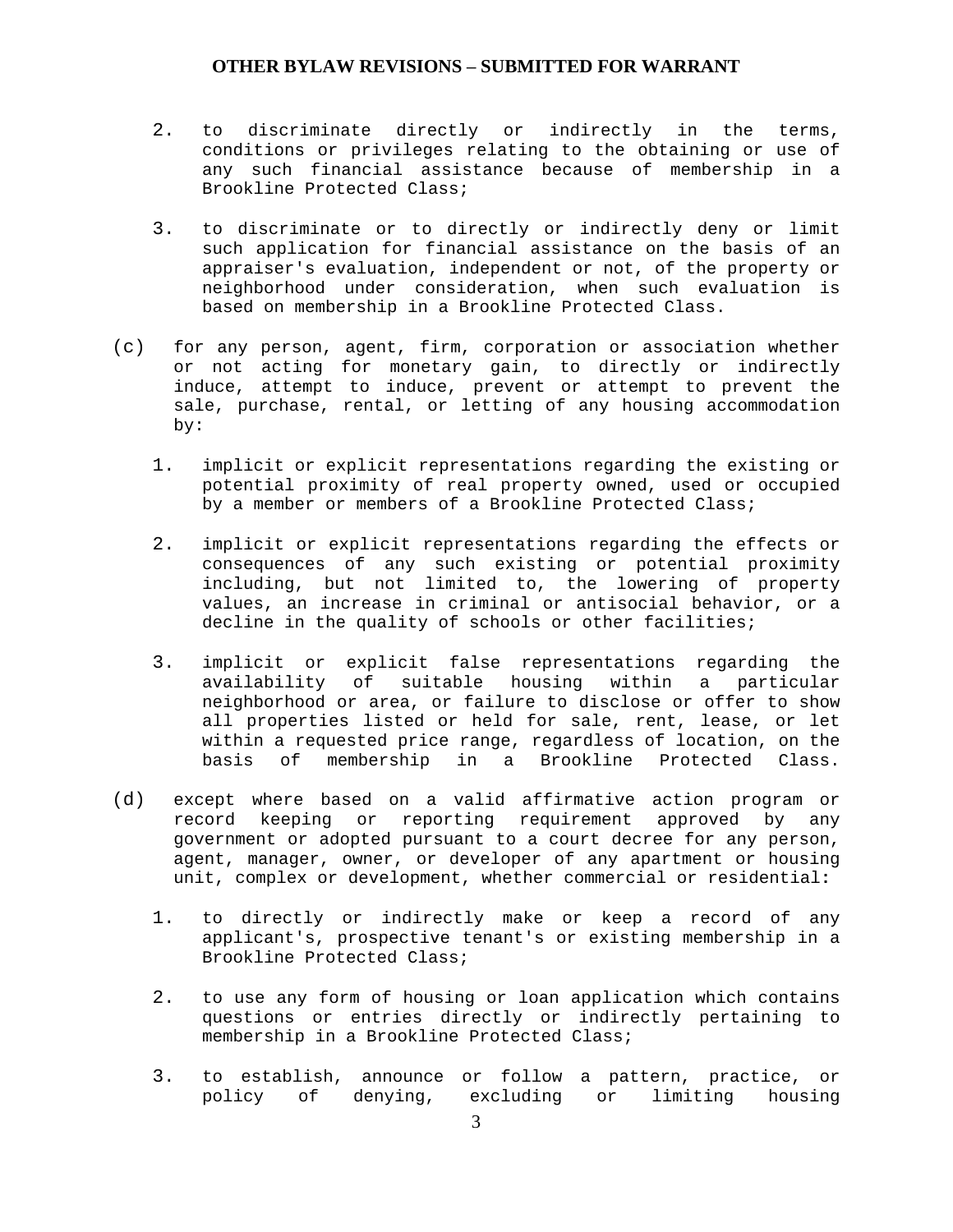accommodations by any means whatsoever because membership in a Brookline Protected Class.

- (e) for any person to discriminate in any manner against any person or to otherwise deny or to withhold from such person housing accommodations because said person has opposed any practice forbidden by this By-law or has made a charge, testified, or assisted in any manner in any investigation or proceedings under this By-law;
- (f) for any person, whether or not acting for monetary gain, to aid, abet, incite, compel or coerce the performance of any act declared by this By-law to be an unlawful housing practice, or to obstruct or prevent any person from complying with the provisions of this By-law or any regulations or orders issued thereunder, or to attempt directly or indirectly to commit any act declared by this section to be an unlawful housing practice.

SECTION 5.5.5 EXERCISE OF PRIVILEGE – EXEMPTIONS

Notwithstanding anything herein contained, the following specific actions shall not be violations of this By-law:

- 1. for a religious organization or institution to restrict any of its housing accommodations which are operated as a direct part of religious activities to persons of the denomination involved;
- 2. for the owner of a housing facility devoted entirely to the housing of individuals of one gender, to restrict occupancy and use on the basis of that gender or gender identity;
- 3. the operation or establishment of housing facilities designed for the exclusive use of persons with disabilities and/or seniors or the establishment of programs designed to meet the needs or circumstances of persons with disabilities and/or seniors, or self-contained retirement communities of at least twenty acres in size a minimum age requirement for residency of at least fifty-five years;
- 4. the operation or establishment of housing facilities owned by an educational institution and designed and used for the exclusive use of students of that particular institution.

SECTION 5.5.6 COMMISSION FOR DIVERSITY, INCLUSION AND COMMUNITY RELATIONS

This By-law shall be administered by the Commission for Diversity, Inclusion and Community Relations. The Commission shall have all powers given to it under other Town By-laws, as well as those given to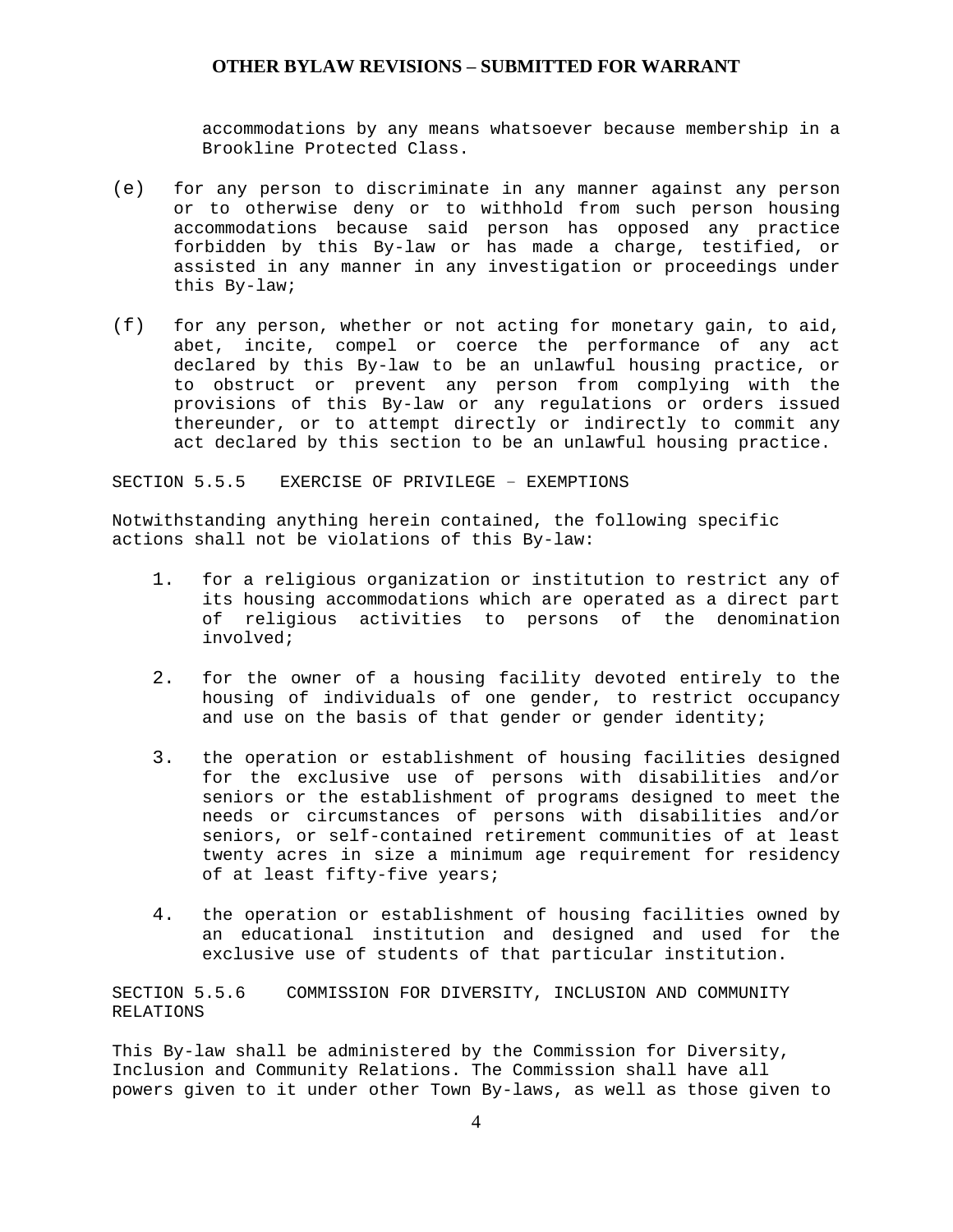it by this By-law. All persons who wish to file complaints for violations of this Article 5.5 shall follow the process outlined in 3.14.3 (B). The Commission may adopt rules and regulations consistent with this By-law, By-law 3.14 and the laws of the Commonwealth to carry out the policy and provisions of this By-law and the powers and duties of the Commission outlined in By-law 3.14.

SECTION 5.5.7 FUNCTIONS, POWERS AND DUTIES OF THE COMMISSION

- (a) All persons who wish to file complaints for violations of this Article 5.5 shall be strongly encouraged to refer their complaints to the Chief Diversity Officer for assistance in resolving the complaint. If for good cause shown to the CDO or to the Commission's Complaint Screening Committee, the complainant does not wish to refer the complaint to the CDO, or if the CDO requests recusal, the complaint shall then be handled according to the procedures developed under Section  $3.14.3(A)$ and approved by the full Commission, with the approval of the Select Board, after review by Town Counsel. Complaints against the Town or its employees shall follow the procedures developed for  $3.14.3(A)(v)$  = Complaints Against the Town; complaints against other persons, groups, entities or businesses in the Town shall follow the procedures developed for  $3.14.3(A)(\overrightarrow{vii})$  = Other Complaints.
- (b) Whenever the Commission receives a complaint that is or appears to be within the jurisdiction of the Massachusetts Commission Against Discrimination hereinafter "MCAD", the Commission shall inform the complainant of their right to file a complaint at the MCAD with the Commission's assistance.
- (c) In addition to the aforementioned complaint-processing responsibilities, the Commission shall have the following additional functions, powers and duties:
	- 1. to make studies and survey and to issue such publications and such results of investigations and research as, in its judgment, will tend to promote good will and minimize or eliminate discrimination in housing against persons who are members of a Brookline Protected Class.
	- 2. to develop courses of instruction for presentation in public and private schools, public libraries and other suitable places, devoted to eliminating prejudice, intolerance, bigotry and discrimination in housing and showing the need for mutual respect and the achievement of harmonious relations among various groups in the Town of Brookline.
	- 3. to render each year to the Select Board a full report of all the Commission's activities and recommendations regarding this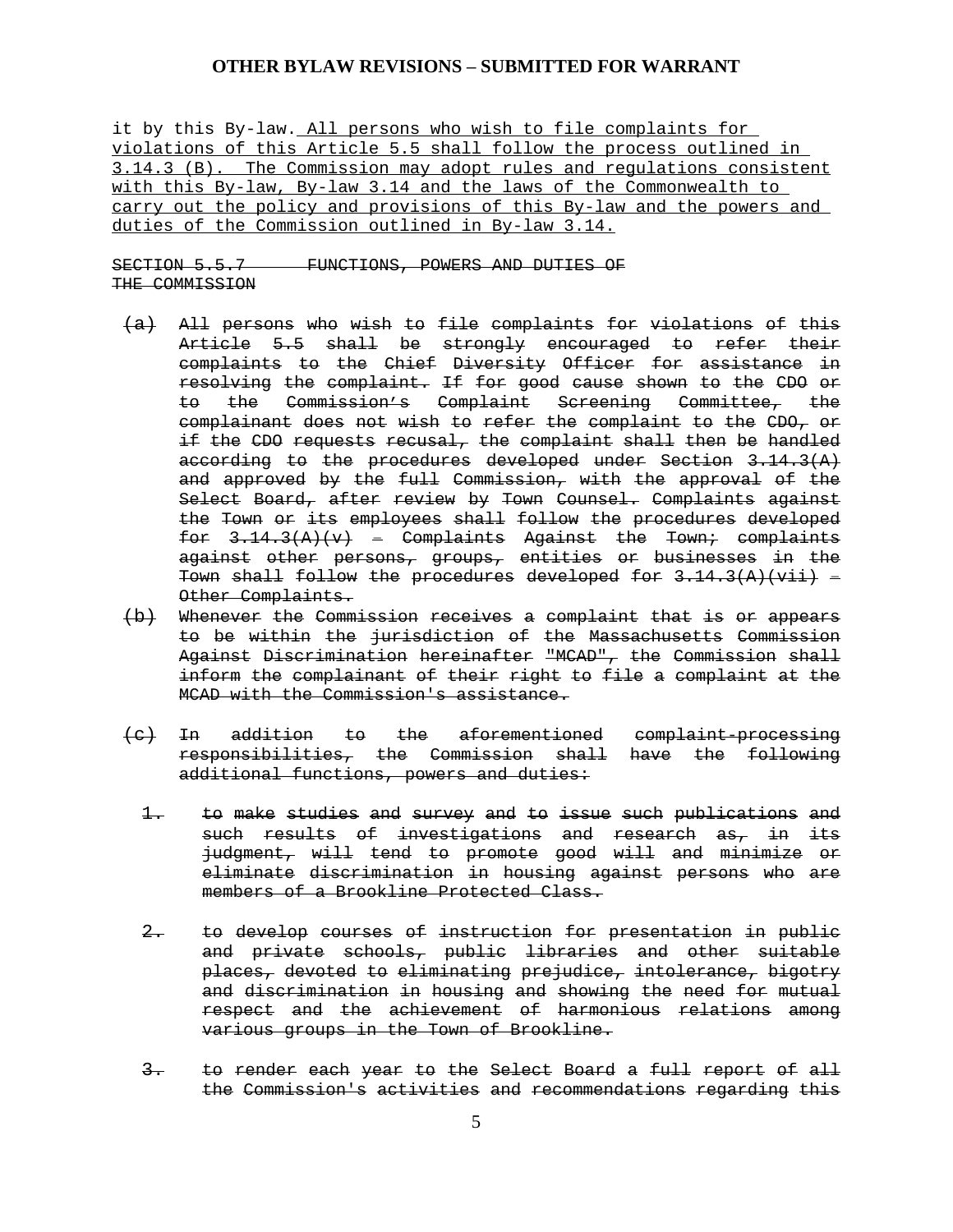By-law;

- 4. to create such committees from the members of the Commission as, in the Commission's judgment, will best aid in effectuating the policy of this By-law;
- 5. to enter into cooperative working agreements with federal, state and other municipal agencies, and to enlist the cooperation of the various racial, religious and ethnic groups, civic and community organizations and other groups in order to effectuate the policy of this By-law with respect to Brookline Protected Classes.

SECTION 5.5.8 RULES, REGULATIONS AND PROCEDURES OF COMMISSION

The Commission may adopt rules and regulations consistent with this By-law and the laws of the Commonwealth to carry out the policy and provisions of this By-law and the powers and duties of the Commission.

Any charge filed under this By-law must be filed within 180 days of the alleged act of discrimination.

All Commission records shall be public except those that are necessary to insure privacy rights under other local, state or federal laws and those records that must be kept confidential in compliance with laws and rules of evidence.

SECTION 5.5.9 SEVERABILITY

If any provision or section of this By-law shall be held to be invalid, then such provision or section shall be considered separately and apart from the remaining provisions or sections of this By-law, which shall remain in full force and effect.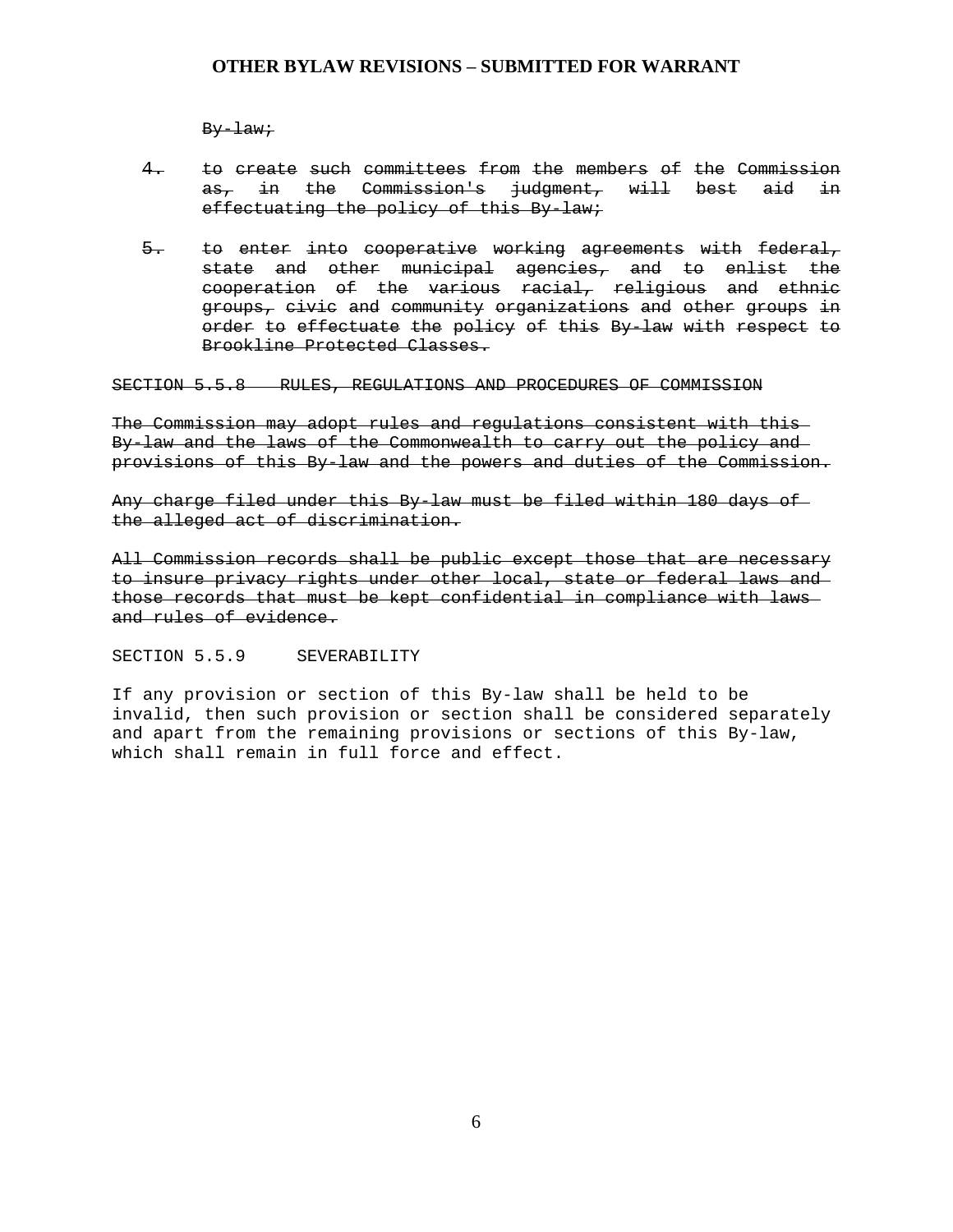#### **ARTICLE 10.2 PROSECUTIONS AND ENFORCEMENT**

The provisions in Parts V, VI, VII and VIII of the by-laws of the Town of Brookline shall be enforced and violations prosecuted by any police officer of the town. In addition, enforcement and prosecution of the following by-laws and articles shall be by the following department head or their designees:

**DEPARTMENT HEAD ARTICLE**

# **BUILDING COMMISSIONER** Part V-Private Property **Articles** 5.2, 5.3, 5.4, 5.6, 5.7, 5.8 Part VI-Public Property **Articles** 6.1, 6.5, 6.9, 6.10 Part VII-Streets & Ways Maticles 7.3, 7.5, 7.7, 7.8, 7.9 Part VIII-Public Health & Safety Marticles 8.3, 8.6, 8.7, 8.8, 8.9, 8.11, 8.13, 8.14, 8.15, 8.16,8.37 **COMMISSIONER OF PUBLIC WORKS** Part VI-Public Property **Articles** 5.7, 6.1, 6.2, 6.3, 6.4, 6.5, 6.9 Part VII-Streets & Ways (articles 7.3, 7.4, 7.5, 7.6, 7.7, 7.8, 7.9, 7.10,7.11 Part VIII-Public Health & Safety Marticles 8.2, 8.6.7,8.8 , 8.18,8.24, 8.14,8.15,8.16 **DIRECTOR OF HEALTH & HUMAN SERVICES** Part V-Private Property **Articles** 5.1, 5.2, 5.4, 5.5, 5.7 Part VI-Public Property  $\overline{A}$  Articles 6.2, 6.6 Part VII-Streets & Ways Marticles 7.1, 7.5 Part VIII-Public Health & Safety Articles 8.1, 8.2, 8.3, 8.4, 8.6, 8.7, 8.8, 8.9,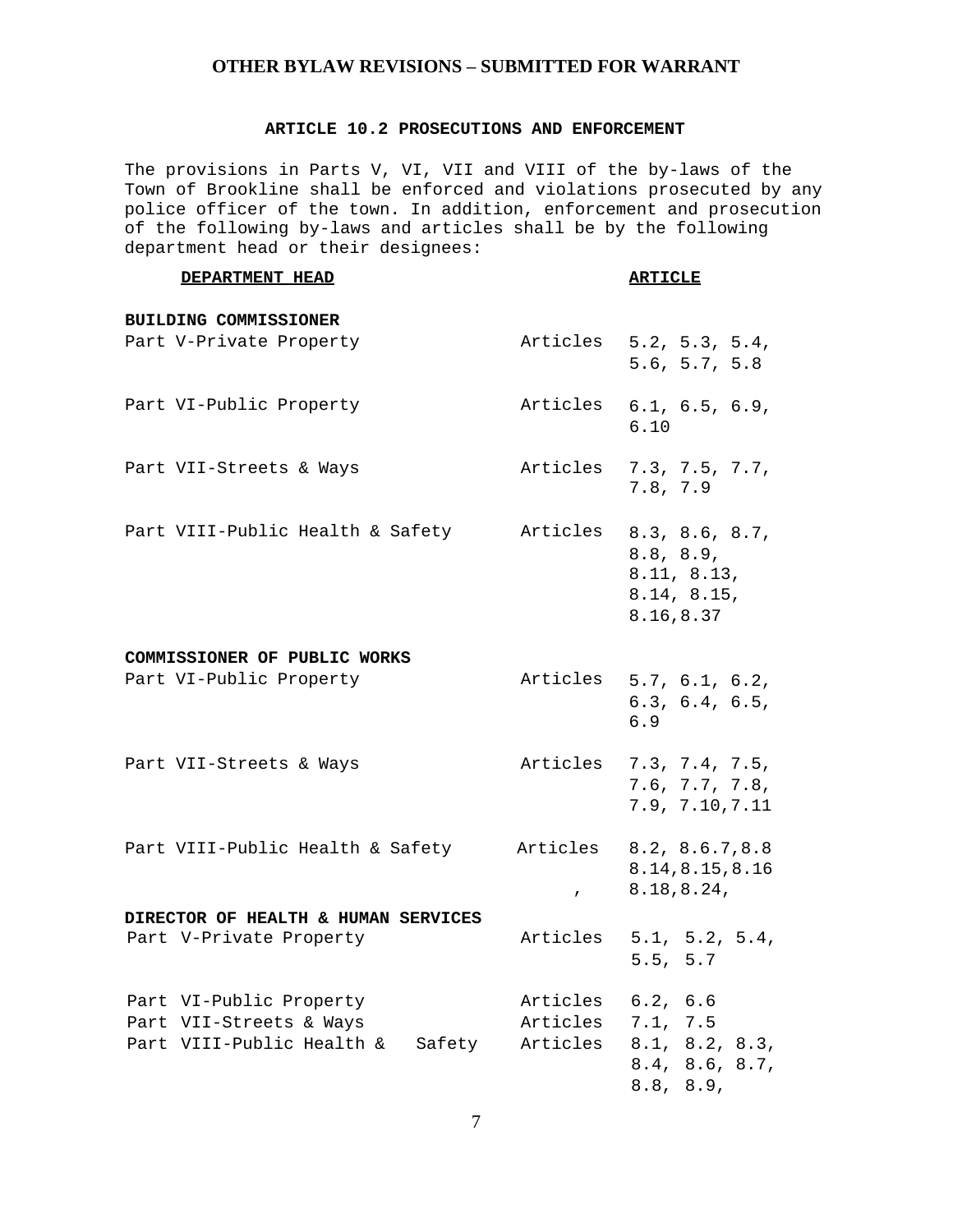8.10,8.11, 8.12,8.13, 8.14, 8.15, 8.16, 8.22, 8.23, 8.32, 8.37, 8.38

**FIRE CHIEF**

Part VIII – Public health & Safety Articles 8.37, 8.38

#### **PRESERVATION COMMISSION**

Part V-Private Property<br>Part V-Private Property Meticles 5.3, 5.6

## **COMMISSION FOR DIVERSITY, INCLUSION AND COMMUNITY RELATIONS**

| Part III-Executive      | Article 3.14 |  |
|-------------------------|--------------|--|
| Part V-Private Property | Article 5.5  |  |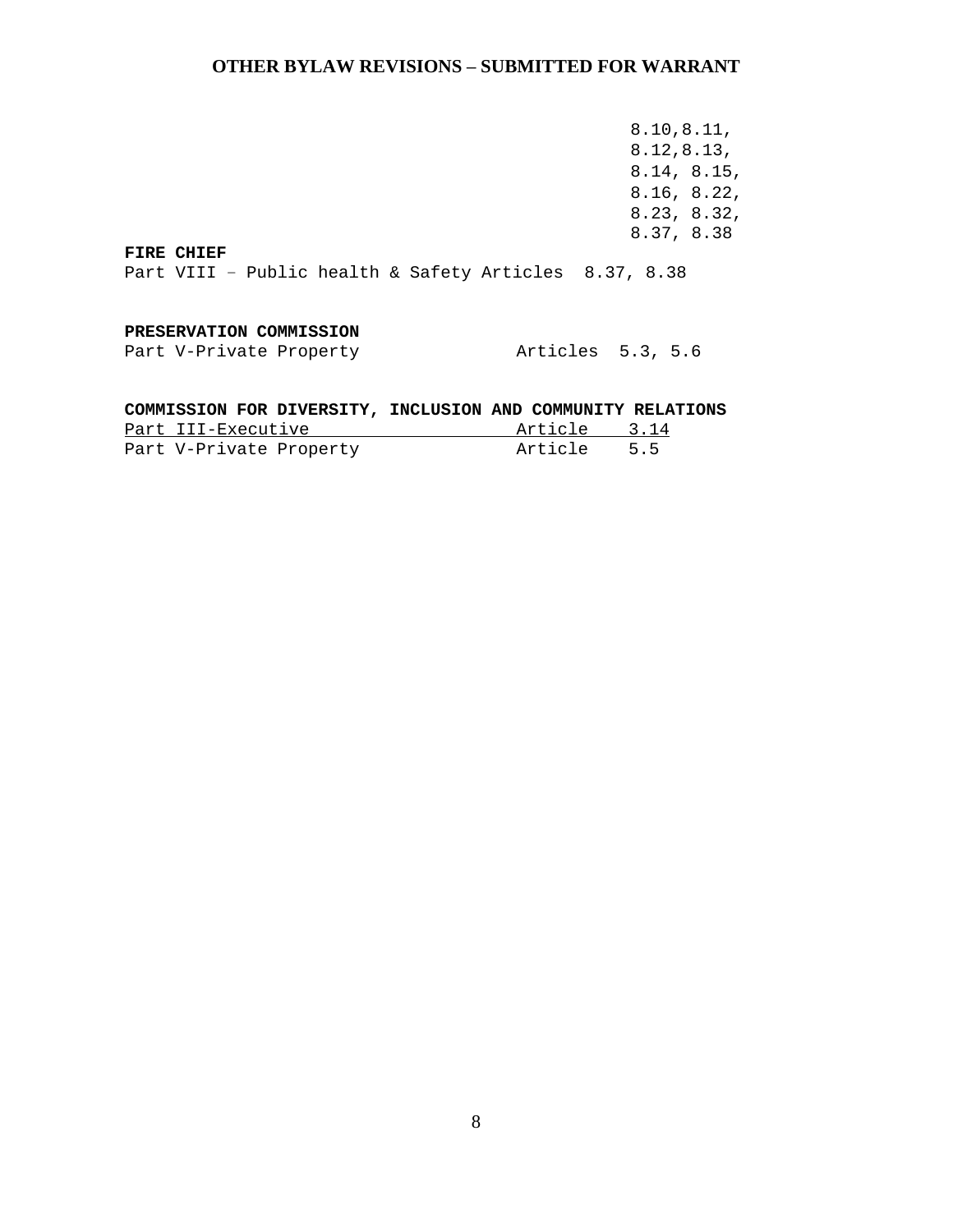## **ARTICLE 10.3 NON-CRIMINAL DISPOSITION**

A violation of any provision of these by-laws, the violation of which is subject to a specific penalty under Section 10.1 or in the specific provision which has been violated, except when otherwise provided by law, or any rule or regulation of any municipal officer, board or department may be dealt with as a noncriminal offense in accordance with the provisions of General Laws, Chapter 40,section 21d. If not subject to a specific penalty in the following table, each violation shall be subject to a specific penalty of fifty (\$50.00) dollars for each offense, unless a different penalty is provided in the specific by-law, rule or regulation provision being enforced. Each day such violation is committed or permitted to continue shall constitute a separate offense and shall be punishable as a separate offense hereunder. Violations of this Article 10.3 may be enforced by any police officer of the town, by the department head or theirdesignee as set forth with particular reference to specificarticles in Article 10.2, above, and, when a violation involves a rule or regulation of any municipal officer, board or department, by that municipal officer or by that board or the head of that department, by their designee, and in all instances, in accordance with the requirements set forth in General Laws, Chapter 40, section 21d.

#### **TABLE OF SPECIFIC PENALTIES UNDER ARTICLE 10.3**

| Article 3.14 | Commission for<br>Diversity,<br>Inclusion and<br><u>Community</u><br>Relations and<br>Office of<br>Diversity,<br>Inclusion and<br>Community<br>Relations |              |          |
|--------------|----------------------------------------------------------------------------------------------------------------------------------------------------------|--------------|----------|
|              | <u>Section 3.14.3 (B)</u>                                                                                                                                | Penalties    | \$300.00 |
| Article 5.1  | Alarm Systems                                                                                                                                            |              |          |
|              | Section 5.1.9                                                                                                                                            | False Alarms | \$100.00 |
|              | Section 5.1.10                                                                                                                                           | Penalties    | \$100.00 |
| Article 5.8  | Sign By-Law                                                                                                                                              |              |          |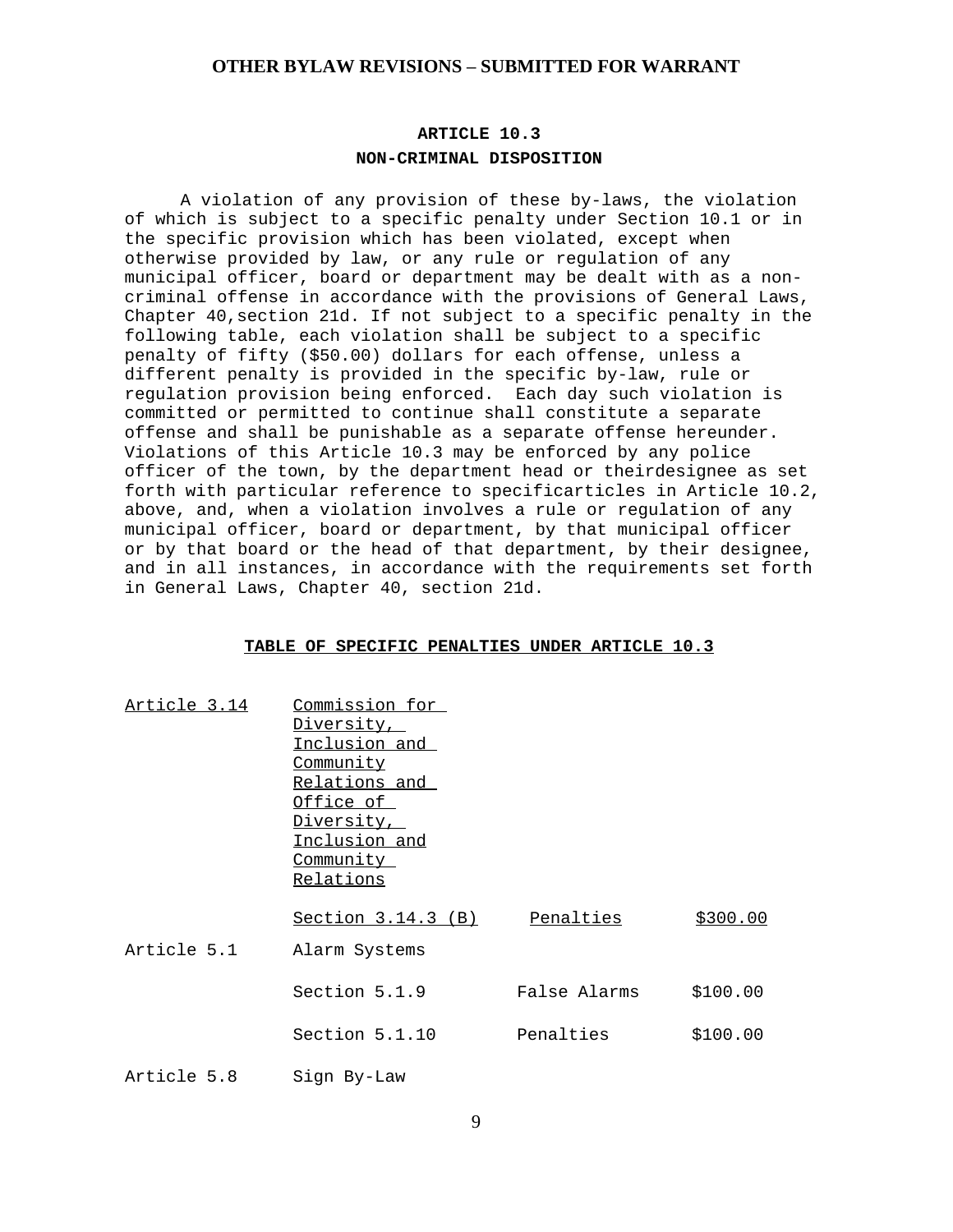|                                               |  | Section 5.8.9                                       | Penalty For<br>Violation |                    |
|-----------------------------------------------|--|-----------------------------------------------------|--------------------------|--------------------|
| Article 6.2                                   |  | Alcoholic Beverages On Public                       |                          | \$100.00           |
|                                               |  | Property                                            |                          |                    |
|                                               |  | Section 6.2.2                                       | Penalty                  | \$100.00           |
| Article 6.3                                   |  | Grass Borders                                       |                          | \$75.00            |
| Article 6.4                                   |  | Damage To Trees                                     |                          | \$100.00           |
| Article 6.5                                   |  | Defacing Public Grounds                             |                          | \$75.00            |
| Article 6.6                                   |  | Discharging Firearms                                |                          | \$100.00           |
| Article 7.1                                   |  | Alcoholic Beverages                                 |                          | \$100.00           |
| Article 7.3                                   |  | Construction In Streets                             |                          |                    |
|                                               |  | Section 7.3.3                                       | Penalty                  | \$100.00           |
| Article 7.6                                   |  | Newsrack Regulation                                 |                          |                    |
|                                               |  | Section 7.6.5                                       | Penalty                  | \$25.00            |
| Article 7.7                                   |  | Removal of Snow and Ice From Sidewalks              |                          |                    |
|                                               |  | Section 7.7.5 Penalties                             |                          |                    |
|                                               |  | For Section 7.7.1 and 7.7.2                         |                          |                    |
|                                               |  | First Violation                                     |                          | \$100              |
|                                               |  | Second Violation                                    |                          | \$150              |
| Third and Subsequent Violations<br>$$200$ For |  |                                                     |                          |                    |
|                                               |  | Section 7.7.3                                       |                          |                    |
|                                               |  | First Violation<br>Second and Subsequent Violations |                          | \$50<br>$$100$ For |
|                                               |  | Section 7.7.4                                       |                          | \$250              |
| Article 7.8                                   |  | Removal Of Vehicles<br>From Streets                 |                          | \$25.00            |
| Article 7.9                                   |  | Snow Parking Ban                                    |                          | \$100.00           |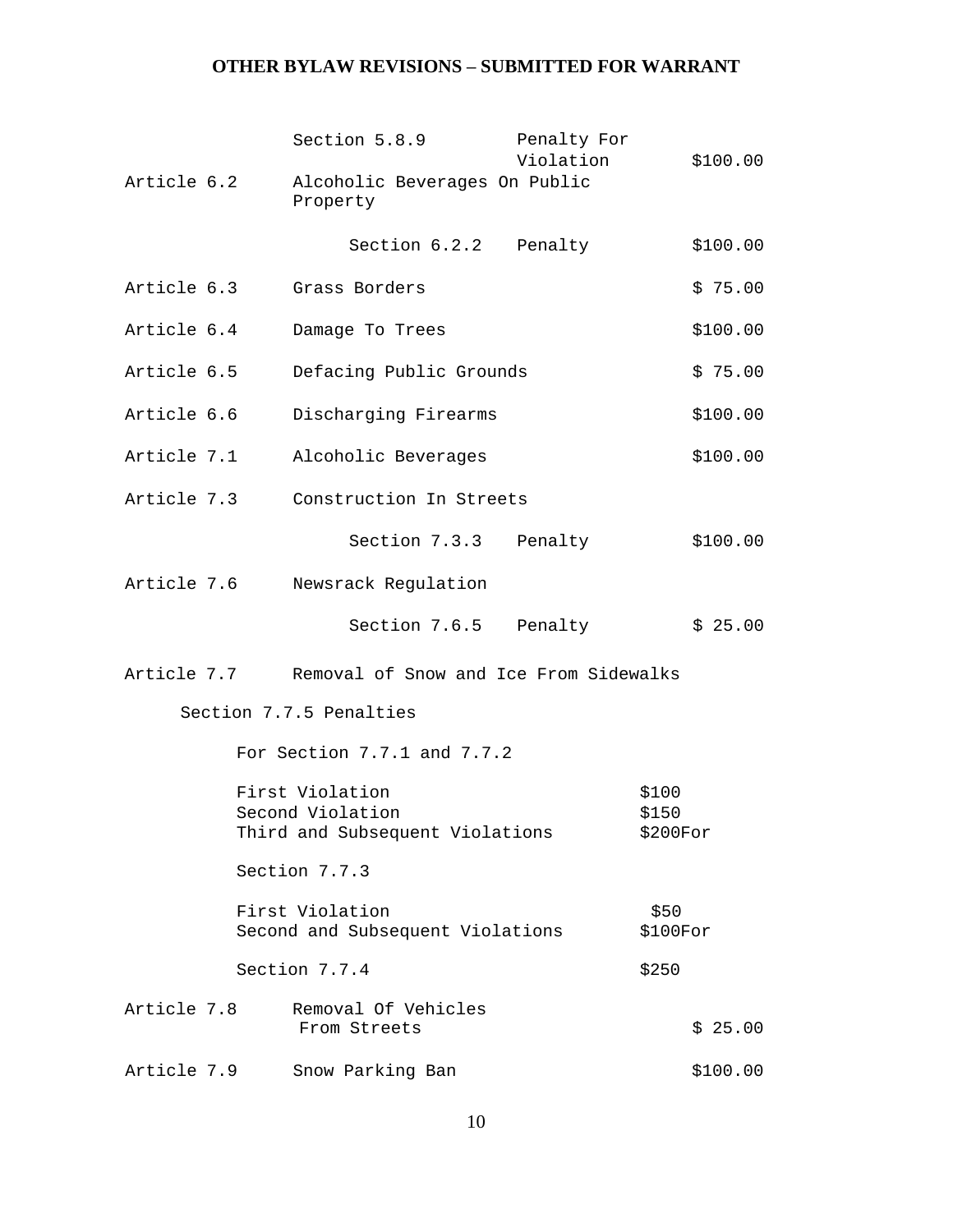| Article 8.3  | Dwelling Houses Used<br>In Common |                |                                                             | \$100.00 |          |
|--------------|-----------------------------------|----------------|-------------------------------------------------------------|----------|----------|
| Article 8.5  | Disorderly Behavior               |                |                                                             |          |          |
|              |                                   |                | Section 8.5.5 Specific Penalty                              |          | \$100.00 |
| Article 8.6  | Dog Control                       |                |                                                             |          |          |
|              |                                   |                | Section 8.6.9 Penalty                                       |          |          |
|              |                                   |                | First Violation                                             |          | \$15.00  |
|              |                                   | Violations     | Second & Third                                              |          | \$25.00  |
|              |                                   | Violations     | Fourth & Subsequent                                         |          | \$50.00  |
| Article 8.7  |                                   |                | Food Stores - Hours Of Operation                            |          | \$50.00  |
| Article 8.8  | Refuse                            |                | Food Establishments Handling Of                             |          | \$100.00 |
| Article 8.9  |                                   |                | Toilet Facilities - Restaurants                             |          | \$50.00  |
| Article 8.23 | Tobacco Control                   |                |                                                             |          |          |
|              | Violations & Penalties            | Section 8.23.5 |                                                             |          |          |
| ( \$300.00.  |                                   |                | For each violation under Article 8.23 -Three HundredDollars |          |          |
| Article 8.24 | Water Supply Emergencies          |                |                                                             |          |          |
|              |                                   | Section 8.24.6 | Penalties                                                   |          |          |
|              |                                   |                | First Violation                                             |          | \$50.00  |
|              |                                   |                | Second & Subsequent<br>Violations                           |          | \$100.00 |